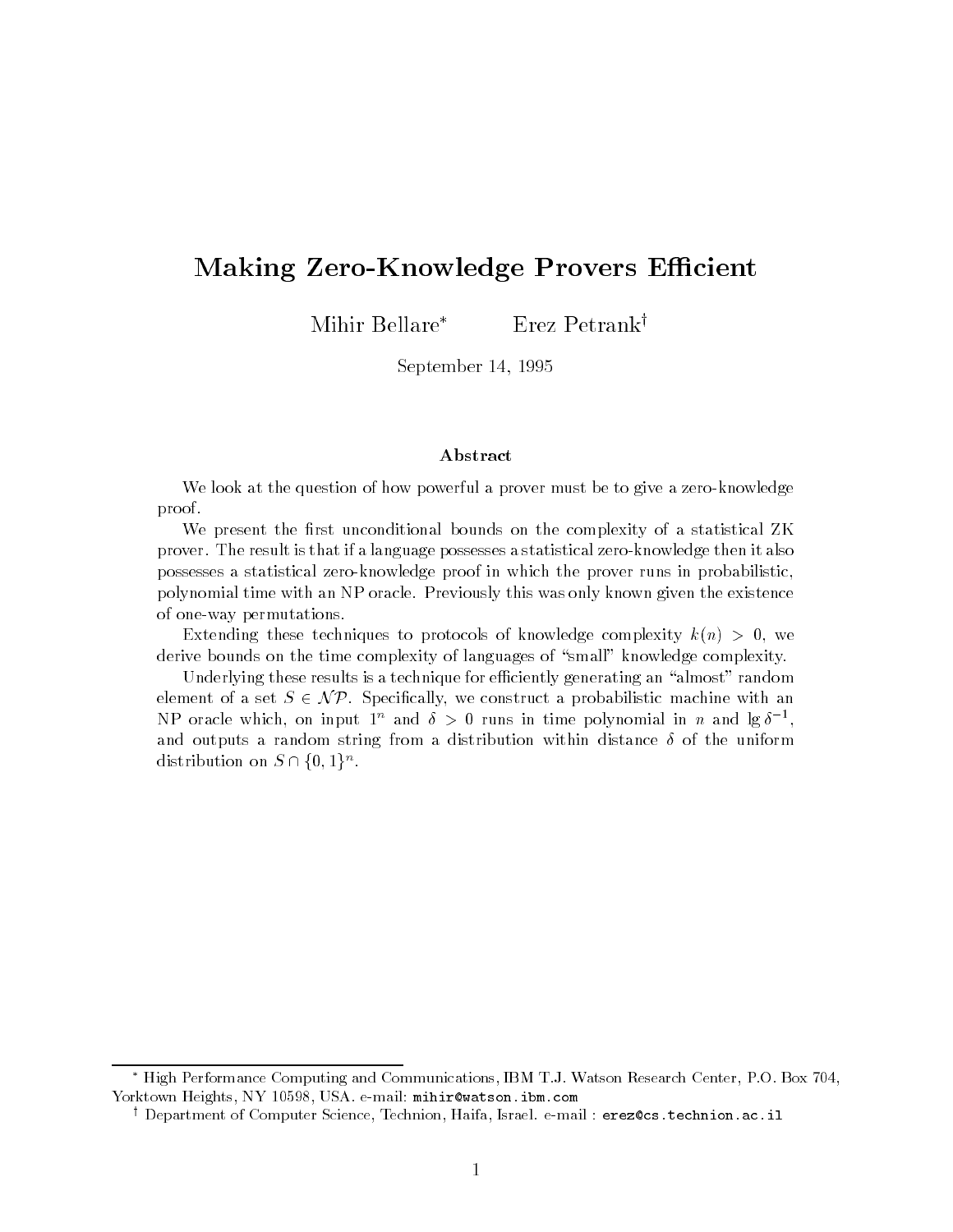#### Introduction  $\mathbf 1$

The investigation of the properties of interactive and zero-knowledge proofs [19] has already yielded many powerful results with diverse applications in complexity theory and cryptog raphy. Here we continue this investigation by looking at the complexity of the prover in and interactive proof systems, is focusing in particular on the case where the proof systems is statistical zeroknowledge As we hope the following will indicate  $\mathcal{L}$ of zeroknowledge provers is not only interesting in its own right but also provides novel paradigms for some more classical complexity theoretic tasks

Let us now proceed to describe our results.

### Making ZK Provers E-cient without Assumptions

 $S = \pm 1$  interactive prover P interactive prover P interactive prover P in such a prover P in such a prove  $\mathbf{h}$  is probabilities the common input and history of the input and history of the interaction in so far- returns the next message to send to the verier V The complexity of the prover refers to the computational complexity of this function

The complexity of the prover has been addressed by Lund- Fortnow- Karlo and Nisan is a complete the complete structure of the complete interest in the complete structure in the complete interes babai- Fortnow and Lund It is also related to the notion of program checking of Blumb and Kannan

Here we are interested in the particular case where the interactive proof P V must also be statistical zero-knowledge<sup>†</sup> (statistical means that the zero-knowledge is in a strong sense: see x for denitions One of the things that makes the question of the complexity of a statistical ZK prover intruiging is that the additional burden the ZK constraint puts on the prover appears to be quite surget in faction of a statistical on the power of a statistical on the power of a statistical  $\mathbf{1}$  approximately the case of  $\mathbf{1}$  and  $\mathbf{2}$  and  $\mathbf{3}$  and  $\mathbf{4}$  are case of  $\mathbf{3}$  and  $\mathbf{4}$ a polynomial space prover always suffices. We note that this is true even though we know that the languages in statistical Zee are of  $\{r\text{-}\text{sn},\,r\}$  for Fortnow complexity results of Fortnow  $\{r\}$ and Aiello-Håstad [1] imply that  $\mathcal{SZK}\subseteq\mathcal{AM}\cap$  co- $\mathcal{AM}\subseteq\Sigma_2^\mathcal{P}\cap\Pi_2^\mathcal{P}$  (where  $\mathcal{SZK}$  denotes . . . . the class of languages possessing statistical  $\mathbf{r}$  interactive proofs of membership proofs of membership  $\mathbf{r}$ 

We do know that coins are necessary: Oren  $[24]$  and Goldreich and Oren  $[15]$  show that any ZK prover for a non-trivial language must be probabilistic.

Upper bounds on the complexity of a statistical ZK prover have been established by making use of was the result of assumptions that is such assumptions that of Bellare-Complete assumption Micali and Ostrovsky  $\lbrack 5\rbrack$  who showed that any language which possesses a statistical ZK proof also possesses a statistical ZK proof whose prover is a probabilistic- polynomial time (PPT) machine with a  $\Sigma_2^{\mathcal{P}}$  oracle, provided the discrete log problem is hard.<sup>‡</sup> Since then, both the complexity and the assumption have been reduced: on the one hand Ostrovsky [25] showed that the  $\Sigma_2^\mathcal{P}$  oracle may be replaced by an NP one, and on the other hand Ostrovsky, Venkatesan and Yung  $[26]$  show that any one-way permutation suffices.

 $^\circ$  The analogous question for computational ZK is easily resolved as a corollary of the results in  $\mu$ ,  $z_{11}$ .

 $^\star$  [5] only claims a bound of probabilistic polynomial space, but the improvement to PPT with a  $\varSigma_2$ oracle is immediate on combining their construction with the results of Jerrum Valiant and Vazirani 
on uniform generation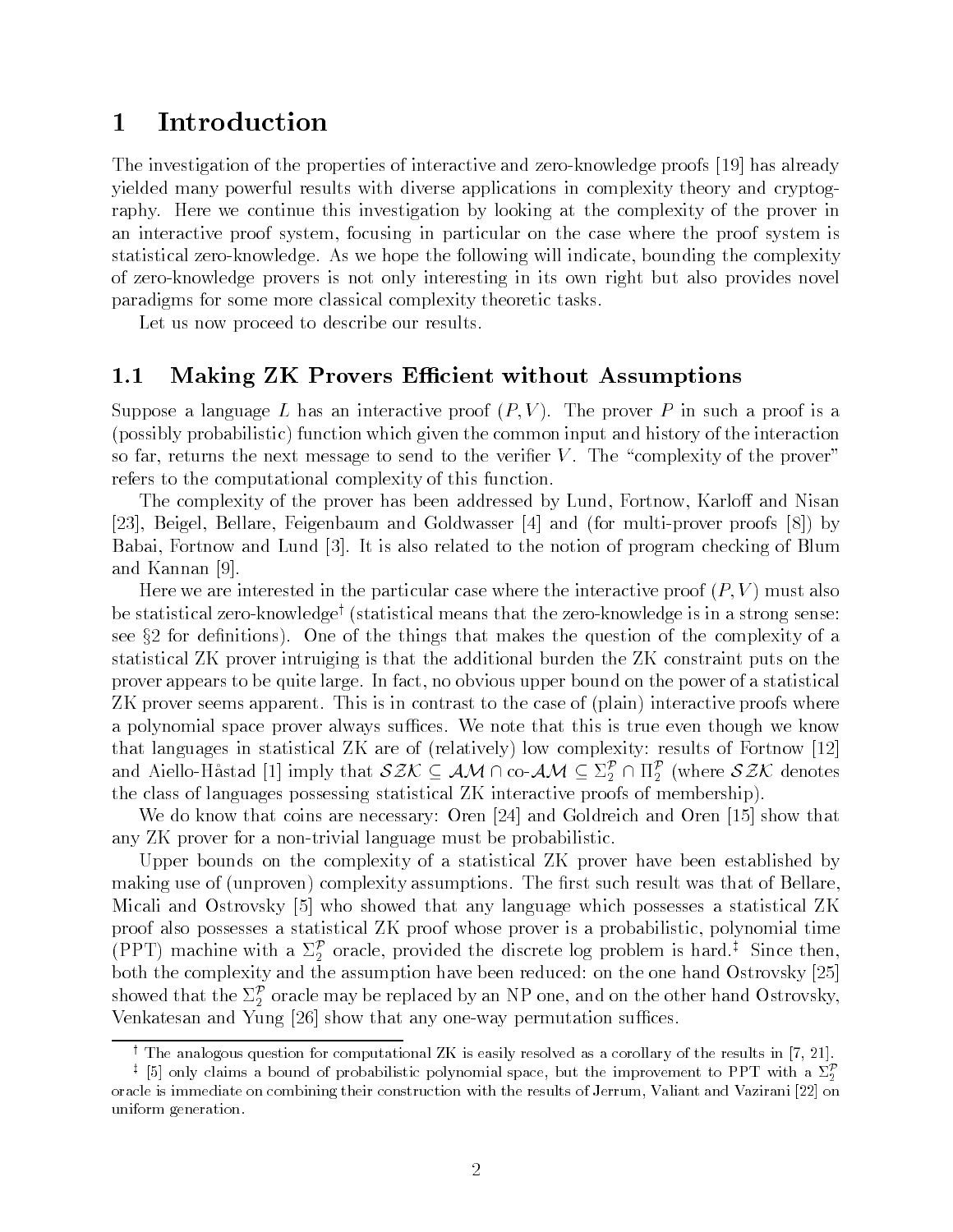To summarize- the cumulative eect of all this work was to establish that any language which possesses a statistical ZK proof also possesses a statistical ZK proof whose prover is a PPT machine with an Indianal permutations exist The permutations exist The questions and that remained was whether it was possible to do away with the cryptographic assumption entirely

using dieres and techniques, we armative this question in the armative techniques, and the armative lish the following unconditional result

**Theorem I:1** Due D of a language possessing a statistical zero-knowledge proof system. Then  $L$  has a statistical zero-knowledge proof system in which the prover is a probabilistic- polynomial time machine with access to an NP oracle

This theorem is proved by a transformation Given a statistical ZK proof system P V for L we show how to construct a PPT oracle machine  $P_{\text{eff}}$  such that  $(P_{\text{eff}}^c|,V)$  is a statistical LK proof system for  $\mathcal{O}(\mathcal{A})$  . The unconditionality-off-distribution oers some other some other some other some other some other some other some other some other some other some other some other some other some other s improvements over previous ones Some of these are

- We preserve the number of rounds blows them up by a constant factor and by a polynomial factor
- We can preserve *perfect* ZK if we allow the prover to have a  $\Sigma_2^{\mathcal{P}}$  oracle instead of an  $NP$ one it the president and the original proof system if the original proof system in the proof system of the second transformed one would be statistical

As in some of the results in - - one of the ideas in our proof is to make appropriate use in the change of the denitions of the density of the density of  $\mathbb{R}^n$  and  $\mathbb{R}^n$  and  $\mathbb{R}^n$ Previous solutions - - did not exploit this feature of ZK

We note that auxiliary inputs are important to the definition of  $ZK$ : Goldreich and Krawczyk show that without auxiliary inputs in the denition- ZK would not even be closed under sequential composition

another idea of our proof is to build a universal to build a capture of the purpose of the captures of the con the behaviors of all possible cheating verifiers. We believe that it is an interesting open question to determine whether some such universal verifier can effectively eliminate the need to consider all cheating verifies in other ZK applications, when the particular be used to remove to remove assumptions in other applications in our cases of the case of the complete  $\alpha$ 

While previous solutions used on  $\mathcal{W}$  . The fact that the given proof system  $\mathcal{W}$  values of  $\mathcal{W}$  values of  $\mathcal{W}$ tistical Zolution respect to the honest verificial contribution that the full power power power of of the ZK denition  $\mathbf{V}$  and  $\mathbf{V}$  is  $\mathbf{V}$  with respect to all veriers  $\mathbf{V}$ 

We remark that Theorem 1.1 implies that  $\delta \mathcal{Z} \mathcal{N} \subseteq \mathcal{BPP}^{\sim}$ , providing an alternative way of showing that languages in SZK are of relatively low complexity (recall that the earlier and better results are due to Fortnow and Aiello and Hastad

## 1.2 The Complexity of Non-Zero Knowledge Complexity

reserves that is not is not that is not the complexity of the complexity of the complexity of the complexity of the complexity of the complexity of the complexity of the complexity of the complexity of the complexity of th Rackoff [18] and was formally formulated by Goldreich and Petrank [17]. The idea in the definition is that knowledge complexity measures the *computational* advantage gained in an interaction. One of the motivations to quantify KC originated from the hope that this new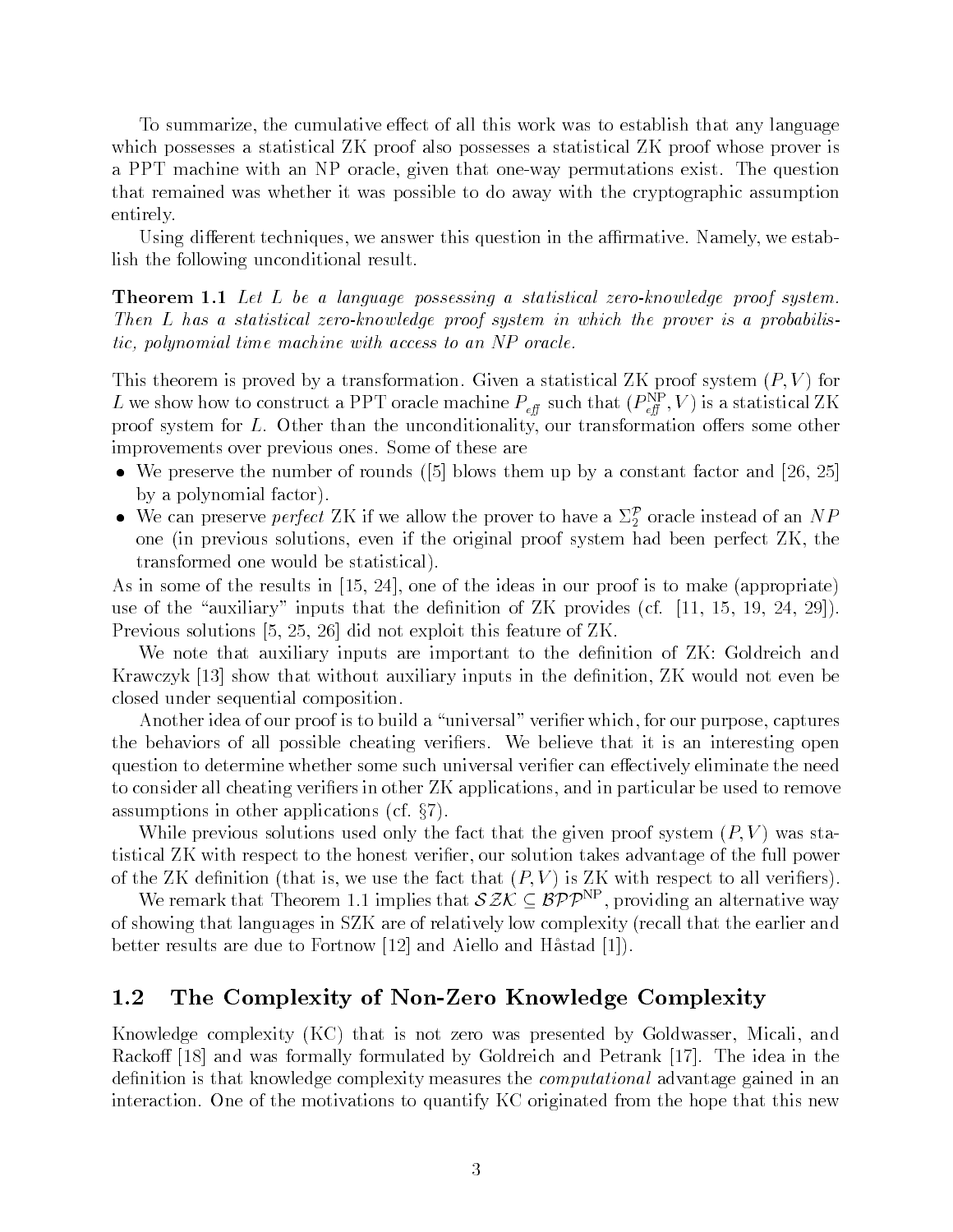approach may shed new light on interesting questions in complexity theory. In this paper. we make a step towards understanding how the time complexity of a language depends on its knowledge complexity

Our bounds on the time complexity of the language are obtained by bounding the com plexity of the proversion of the proversion of the proversion  $\mathcal{U}$ Thus- bounding the power of the prover becomes a tool for bounding the complexity of the underlying language

Our result involves a trade-off between the knowledge complexity and the number of rounds of the proof system. We are able to bound the time complexity of languages that have short
interactive proofs of small
knowledge complexity More precisely- we show the following

**INCOLUME 1.2** If  $\mu$  has an interactive proof of gun founds and of fstatistical knownage complexity  $\kappa(n)$  satisfying  $q(n) \kappa(n) = O(\log n)$ , then L is in  $\mathcal{BPP}^{\cdots}$ .

recently-the restriction on this besides in the number of rounds has been removed as a constant, and the state and Petrank  $[16]$  used the same procedure as ours with a finer analysis to show that any language that has perfect knowledge complexity  $O(\log n)$  is in  ${\cal BPP}^{\cdots}$  .

We should stress one important difference between  $ZK$  proofs and proofs of higher  $KC$ . the difference is the latter composition to increase the composition to increase the composition  $\pi$ complexity. One consequence of this is that reducing the error probability by standard amplication techniques (composition composition) will increase the composition  $\mathcal{A}$  the composition ( commensurate in saying who is a proof of the complexity  $\alpha$  is interesting to the complex in the complex interest. to say what the error-probability is. We adopt the natural notion that the error-probability is a mixture (i.e. that images is the reciprocal of any polynomial of any polynomial of  $\alpha$  and  $\alpha$ what the above theorem assumes.

Our result can be viewed as an extension to higher KC of the results of - showing that languages of zero  $\mathcal{U}$  is the statistical  $\mathcal{U}$  in the  $\mathcal{U}$ have "low" complexity (they show that  $\delta z \mathcal{N} \subseteq A \mathcal{M} \cap {\rm co-}\mathcal{A} \mathcal{M} \subseteq \mathcal{BPP}^{++}$  ). Our techniques, however- are quite dierent Generalizing the techniques of - to the setting of higher KC would yield a weaker result than Theorem 1.2 because it seems one must assume that the error-probability of the original proof system was exponentially small.<sup>†</sup>

A technique underlying these results is to generate almost random elements of a set in probabilistic- polynomial time with an NP oracle As this might be of independent interestlet us describe the result in more detail

Let  $S \subseteq \{0,1\}^*$  be a set verifiable in polynomial time (i.e.,  $S \in \mathcal{NP}$ ), and let  $S_n =$  $S \cup \{0,1\}$  . The uniform generation problem is to generate, on input 1 , an element of  $S = \{0, 1, 2, \ldots, N\}$  at random Jerry at random Jerry at random  $\{0, 1, 2, \ldots, N\}$  $S$  . showed that the showed that uniform generation  $\Delta$  showed that uniform  $\Delta$  showed in a believe in the done probabilistic, polynomial time with a  $\Sigma_2^\mathcal{P}$  oracle.

 $\pm$  Extending Fortnow s techniques [12] one can show that if L has a  $g(n)$  round, KC  $\kappa(n)$ , proof system with error probability  $2^{-(\alpha_3(\alpha))}$ , and if  $g(n)\kappa(n) = O(\log n)$ , then  $L \in \text{co-}\mathcal{AM}$ .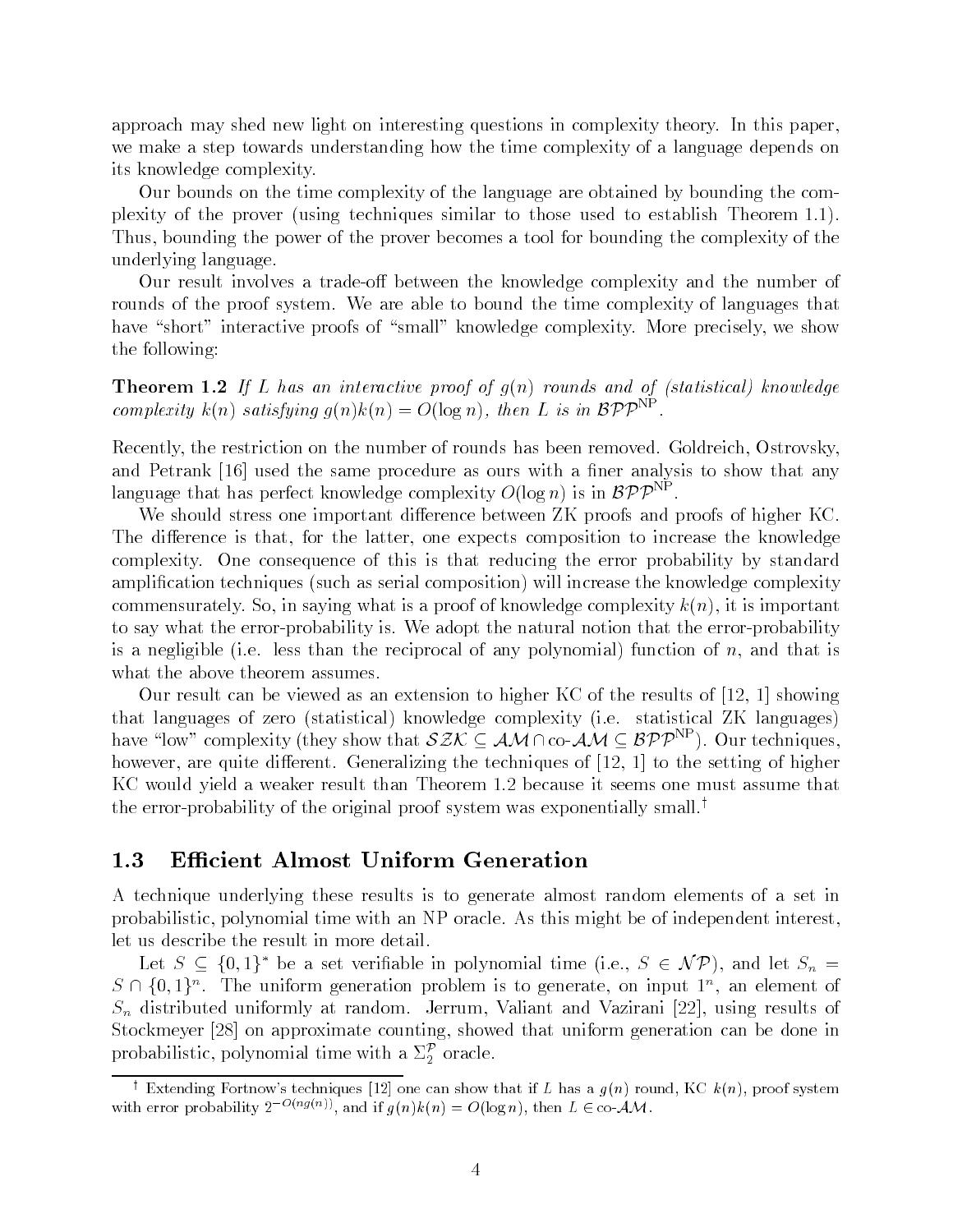For our applications we would like a lower complexity than PPT with a  $\Sigma_2^{\mathcal{P}}$  oracle. On the course hand-ty to count conserved to anywhere the output distribution from the output distribution of the Accordingly, we consider the problem of *almost* uniform generation: on input 1 and  $\delta > 0$ generate a random element from a distribution within distance  $\delta$  of the uniform distribution on  $S_n$  (the distance between distributions  $E_1$  and  $E_2$  is defined as  $\frac{1}{2} \sum_x |Pr_{E_1}[x] - Pr_{E_2}[x]|$ ).

If  $\delta = n^{-c}$  for some fixed constant c then techniques from Impagliazzo, Levin and Luby can be used to do almost uniform generation in probability in probability in probability in probability in the with an Indian Indian and the state of particular in this paper in the particular in this particular in the st be able to discuss the same complexity are exponentially  $\{xx, \ldots\}$  complexes the same complexity. We show that this can be done.

**THEOREM LET**  $\mathbf{U} \cup \mathbf{U} \cup \mathbf{V}$   $\mathbf{V}$  for the there is a probabilistic oracle machine A which on input  $1^n$  and  $\delta > 0$  runs in time polynomial in n and  $\lg \delta^{-1}$ , and has the property that the aistribution  $A^{**}(1^{\infty},0)$  is within aistance 0 of the uniform aistribution on  $S_n$ .

**Remark I: T**he special case in which  $\beta$  is accuavite in polynomial time  $\beta$ .  $\beta$   $\gamma$   $\gamma$  is important on its own and specical ly- throughout this paper we use Theorem only for sets in P

In Theorem 3.2 we actually prove something a little stronger: the almost uniform generation is "universal" (in the sense that A does not depend on S but rather gets a description of S as an input in a fact that is a set of the set of the set of the set of the set of the set of the set of the s

This result is established by combining techniques from Jerrum- Valiant and Vazirani  $[22]$  and Stockmeyer  $[28]$  with Carter-Wegman universal hash function  $[10]$  based techniques for estimating set sizes  $\mathcal{S}$  , we can assume that the details are in  $\mathcal{S}$  are in  $\mathcal{S}$ 

## 2 Preliminaries

If E and E are probability spaces then the distance between the distance between the distance between the distance between the distance between the distance between the distance between the distance of the distance of the

$$
\frac{1}{2} \sum_{x \in \{0,1\}^*} |\Pr_{E_1}[x] - \Pr_{E_2}[x]|.
$$

We say that E and E are close if the distance between the distance between the distance between the distance between the distance between the distance between the distance between the distance between the distance between

An ensemble over  $L \subseteq \{0,1\}^*$  is a collection  $\{E(x,a)\}_{(x,a)\in L\times\{0,1\}^*}$  of probability spaces indexed by  $L \times \{0,1\}^*$ . We extend the definition of distance to ensembles, with the distance between ensembles  $c_1 = \{E_1(x, a) \}_{(x, a) \in L \times \{0, 1\}^*}$  and  $c_2 = \{E_2(x, a) \}_{(x, a) \in L \times \{0, 1\}^*}$  being the function  $d^*$ :  $\mathsf{N} \to \mathsf{N}$  defined by

$$
d^*(n) = \max_{x \in L, |x| = n} \sup_{a \in \{0,1\}^*} d(E_1(x,a), E_2(x,a)) .
$$

 $\mathbf{A}$  function  $\mathbf{C}$ . We argue if for any constant  $\mathbf{C} > 0$  there is an integer  $\mathbf{C}$  such that  $\epsilon(n) \leq n^{-c}$  for all  $n \geq n_c$ . We say that the ensembles  $\mathcal{E}_1$  and  $\mathcal{E}_2$  are statistically indistinguishable if the distance between them is negligible.

Next we define interactive proofs [19]. We begin by specifying the parties involved: the verier and the prover We have chosen to be very specic in our denitions- because this will simplify the exposition of our theorems and proofs.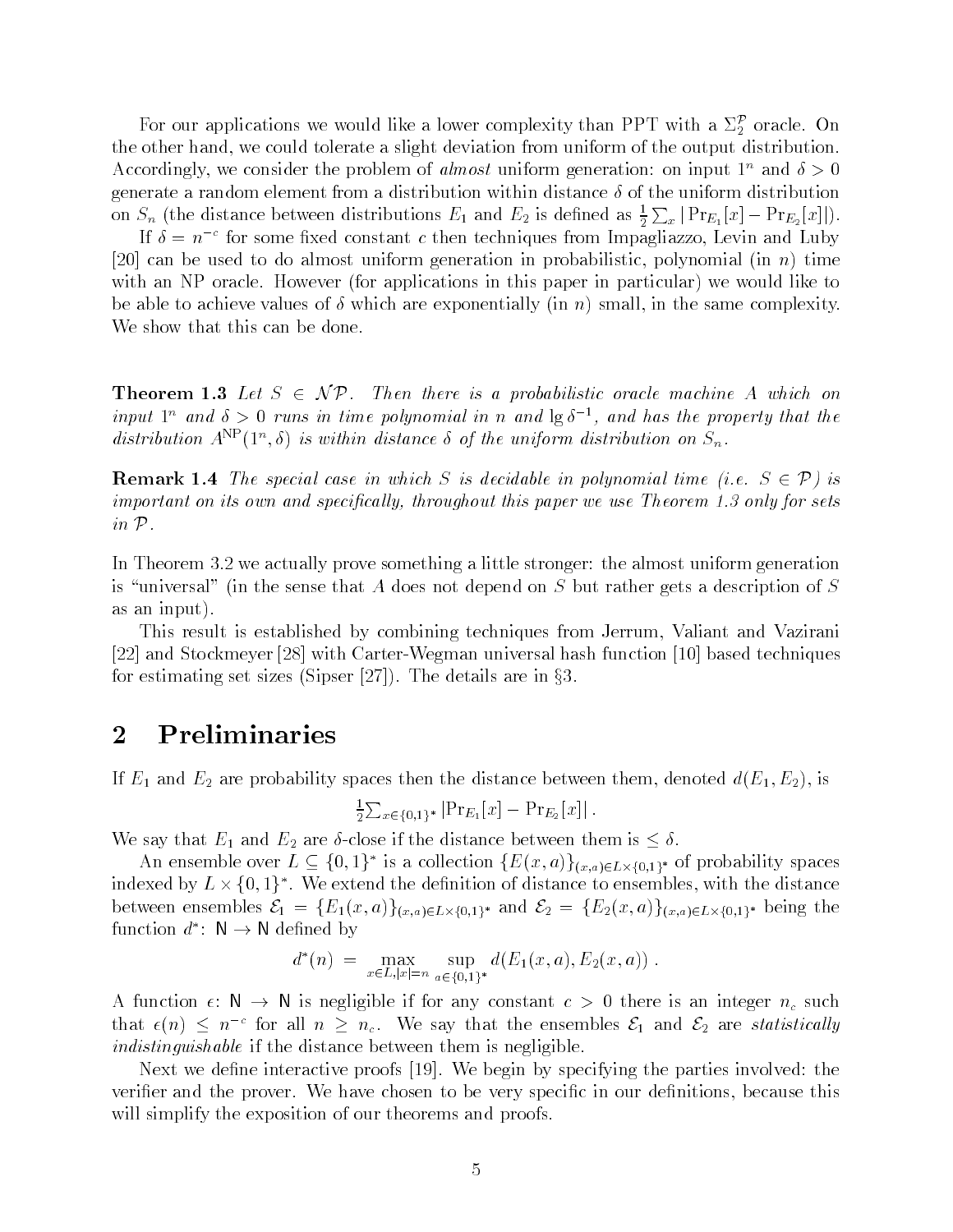Note that our verifiers take an auxiliary input (in addition to the common input and history of interaction intuitively- it captures a possible history of past interactions of the verifier.

In the following-quelque is an are polynomially bounded-polynomial time computable functions We write g l q for g n l n q n respectively whenever n is understood

**Demition 2.1** A verifier is a function v with the following properties. Suppose  $x \in \{0,1\}^n$ ,  $\alpha_1, \beta_1, \ldots, \alpha_t, \beta_t$  are  $l(n)$  bit strings,  $a \in \{0,1\}^*$  and  $R \in \{0,1\}^{q(n)}$ . Then V on input x (the a autority in put-form in the conversation so far-form  $\mathbf{a}$  and  $\mathbf{a}$ tape of  $V$ ) returns

- A later to prove to prove it the proven in the string of the string term of the string term of the string te
- A bit accept or reject if t g n

Moreover V runs in time polynomial in n. We refer to  $g, l, q$  as the number of rounds, message length-, mind respectively in the length- and the respectively.

Notice that by denition a verier message must be a lbit string- and a verier must output some message for each round it cannot halt in the middle of the protocol Such conditions may be assumed without loss of generality anyway- and it will simplify our exposition and proofs to instead build them into the definition.

 $D$ chiticion  $P$ ,  $P$  a prover is a provagation particular with the following property, suppose  $x \in \{0,1\}^n$  and  $\alpha_1, \beta_1, \ldots \alpha_{t-1}, \beta_{t-1}, \alpha_t$  are  $\iota(n)$  on strings,  $\iota \leq g$ . Then P on input  $x$  (the common input, and  $\alpha l$  is the conversation so far, returns a lock and in the set (next message to verifier). We refer to g,l as the number of rounds and the message length of P - respectively

Again- note that a prover message in any round must be of length l When we speak of a  $\mathbf{P}$  is to be understood with a verificial value them as a pair  $\mathbf{P}$  value them as a pair  $\mathbf{P}$ that both parties have the same number of rounds and same message length

The probability that a verier V accepts resp rejects at the end of an interaction with a proven P - on common input a formulation input a formulation input a formulation input a formulation in  $V(x, a, \alpha_1 \beta_1 \ldots \alpha_g \beta_g, K) = 1$  (resp. 0) in the experiment given by choosing  $K \in \{0, 1\}^{\{0, \cdots\}}$  at random and setting  $\{x_i\}$  ,  $\{x_i\}$  and  $\{x_i\}$  is the result of  $\{x_i\}$  . The results of  $\{x_i\}$  is the results of  $\{x_i\}$  is the results of  $\{x_i\}$  is the results of  $\{x_i\}$  is the results of  $\{x_i\}$  is the re here g is the number of rounds- l the message length- and r the random tape length of V

**Demition 2.0** We say that a prover fourther pair  $(T, V)$  to an interactive proof for a language L if

- $T$  referred of the end of the end of the end of the end of the interaction with  $P$  on a common input  $P$  on a common input  $P$ x L is negligible- and
- $(2)$  for any prover  $\Gamma$  and common input  $x\notin L$  the probability that  $V$  accepts at the end of the interaction with  $\hat{P}$  is negligible

(the auxiliary input of V is set to the empty string  $\lambda$  in both cases). The first condition is called the completeness condition and the second the soundness condition.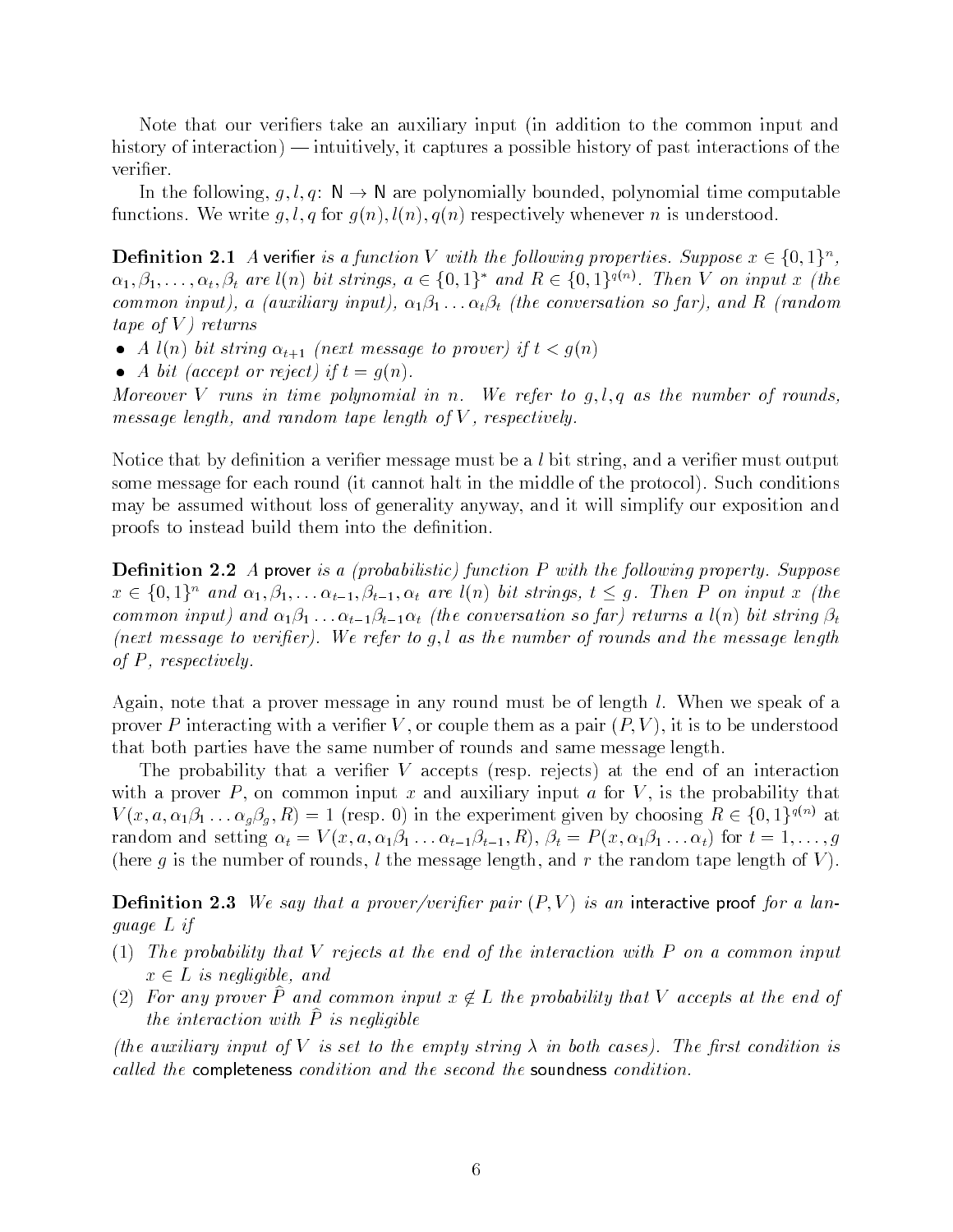Next we dene zeroknowledge ZK proofs We remark that the auxiliary inputs cf -- - - are crucial to make the denition meaningful For one thing- without themthe composition of zero-knowledge protocols is not necessarily a zero-knowledge protocol as we would like it to be  $[13]$ . We recall also that any ZK proof which is black box simulation  $\mathcal{N}$  as all known ones are all known ones are all contributions are all contributions of the auxiliary input model  $\mathcal{N}$ 

Let us first define simulators. In the following let  $p: N \to N$  be a polynomially bounded, polynomial time computable function

**Definition 2.4** A simulator is an algorithm S which, on inputs  $x \in \{0,1\}^n$ ,  $a \in \{0,1\}^*$ and  $r \in \{0,1\}^{r(\gamma)}$ , outputs, in time polynomial in n, a pair of strings  $(R, \alpha_1 \beta_1 \ldots \alpha_{g(n)} \beta_{g(n)})$ , where  $R \in \{0,1\}^{q(n)}$  and  $\alpha_1, \beta_1, \ldots, \alpha_{q(n)}, \beta_{q(n)} \in \{0,1\}^{l(n)}$ . We refer to p as the number of coins the simulator tosses We refer to girly we the number of rounds-interesty thing with random tape length of S- respectively

Note that we have not yet said anything about a simulator's ability to produce the view of the verifies we do the next denition for users in the next denimities in the paper and  $\pi$ whose output format conforms to certain parameters. The purpose of this is again to simplify later exposition by building into the definition those features that could be assumed without loss of generality anyway

If V is a verifier and we talk of S being a simulator for V it is to be understood that these parties have the same number of rounds- message length- and random tape length If S is a simulator and p the manufacture of its coincidence there we let  $\omega$  (or any probability of  $\omega$ space which to each string s assigns the probability that  $S(x, a, r) = s$  when  $r \in \{0, 1\}^{p(|x|)}$ is chosen at random

Fix a (cheating) verifier  $V$ , common input  $x$ , and auxiliary input  $a$  for  $V$ . We let  $V \sim \mathbb{P}(P,V)$  ( $\sim$  ) and the probability distribution on pairs  $\mathbb{P}$  and  $\mathbb{P}(X) \sim \mathbb{P}(P|Y)$  is given by  $\mathbb{P}(Y)$ by picking at random  $R \in \{0,1\}^{n \times n}$  and then setting  $\alpha_t = V(x, a, \alpha_1 \beta_1 \dots \alpha_{t-1} \beta_{t-1}, R)$  and  $p_t = r(x, \alpha_1 p_1 \dots \alpha_t)$  for  $t = 1, \dots, g$ . Intuitively, this captures v s view of the interaction: his own coin tosses and the transcript of the conversation with the prover

**Demition 2.5** Let  $\Gamma$  be a prover,  $\gamma$  a verifier, and  $\beta$  a simulator for  $\gamma$ . We call  $\beta$  a statistical *(resp.* perfect)  $\Sigma_{\mathbf{N}}$  P -simulator for *V v if the ensembles* {  $V$  lew $\sum_{(P,\widehat{V})}(x, a)$   $f(x,a) \in L\times\{0,1\}^*$ and  $\{\mathcal{S}^{\infty}_V(x,a)\}_{(x,a)\in L\times\{0,1\}^*}$  are statistically inaistinguishable (resp. equal).

**D** CHIHUDII **2.0** We say that  $(T, V)$  is statistical plog. perfect the concentrate if for each verifier  $\hat{V}$  there is a statistical (resp. perfect) ZK P-simulator for  $\hat{V}$ .

We call  $\hat{V}$  a cheating verifier.

Finally we also summarize the definition of the knowledge complexity measure (greater or equal to zero which we use in the sequel This denition is due to - and they call it the "fraction" version. For intuition and motivation we refer the reader to the original paper  $\left[17\right]$ .

Let S be a simulator, p the number of its coin tosses, and  $C \subseteq \{0, 1\}^{P(\cdot)}$  a subset of its coin tosses-then we let  $\alpha$  a coincident to each space which to each string space which to each string space which to each string space which to each string space which to each string space which to each string space whi the probability that S and S when r is chosen at random from the following letters in the following letters in  $k: \mathbb{N} \to \mathbb{N}$ .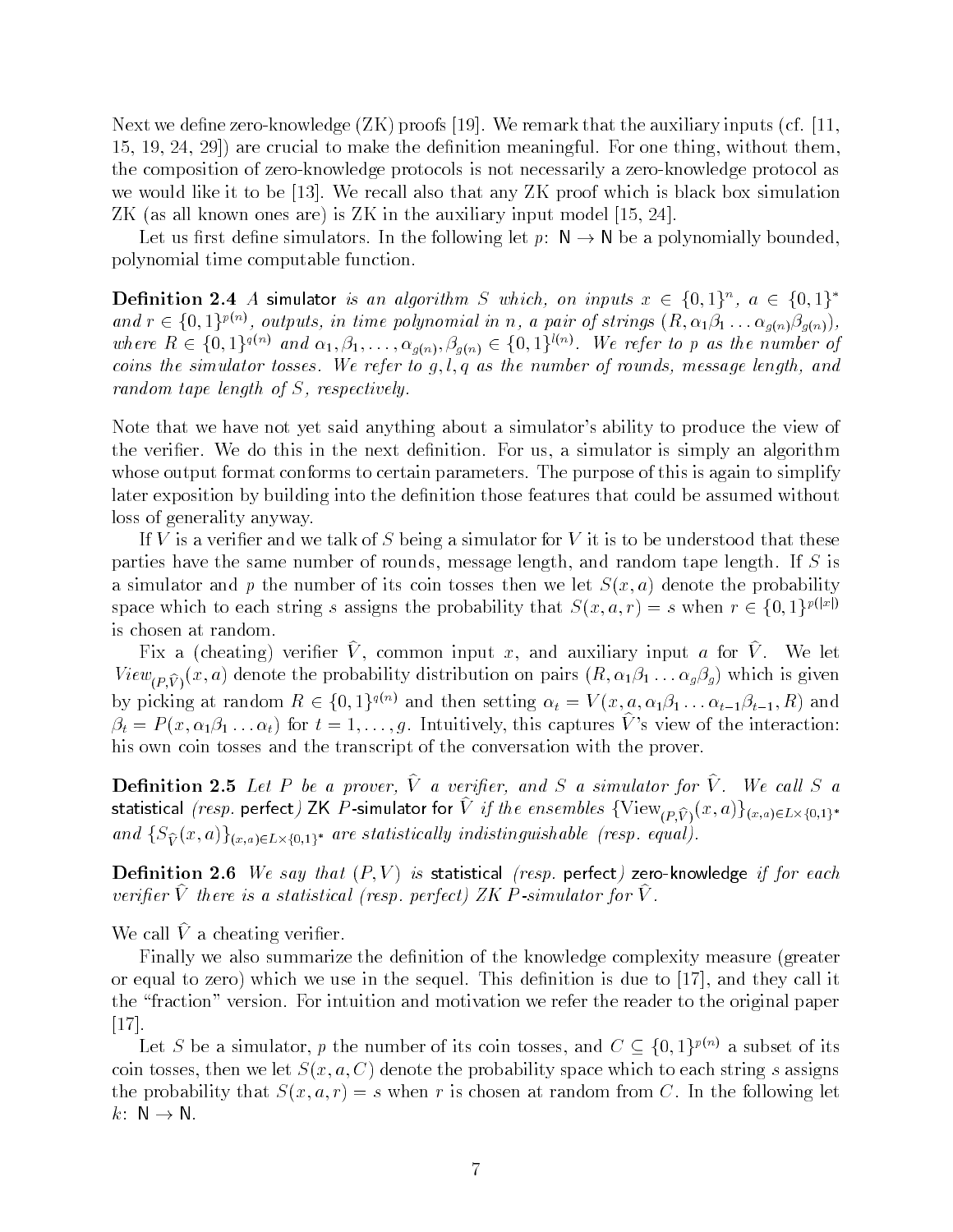**Denition 2.** Let  $I$  be a prover,  $V$  a verifier, and  $S_{\hat{V}}^{\alpha}$  a simulator for  $V$  . Let  $p$  be the hamber by coin tosses by  $\mathcal{D}_{\mathbf{V}}^{\perp}$ . We call  $\mathcal{D}_{\mathbf{V}}^{\perp}$  a statistical fresp. perfect free  $\kappa(n)$  is simulator for V if for each n and each  $x \in L \cap \{0,1\}^n$  there is a set  $SUCC_{x,a} \subseteq \{0,1\}^{p(x)}$  such that

- $p_1(1)$   $2^{-p(n)}$   $SUCC_{x,a}$   $\geq$   $2^{-\kappa(n)}$  (SUCC<sub>x,a</sub> has density at least  $2^{-\kappa(n)}$ )
- (2) The ensembles  $\{V \text{I} \in W_{(P,\widehat{V})}(x,a)f(x,a) \in L \times \{0,1\}^* \}$  and  $\{S_{\widehat{V}}(x,a) \in U \cup (x,a)f(x,a) \in L \times \{0,1\}^* \}$  are  $statistically\ indicating wishable\ (resp.\ equal).$

We call  $SUCC_{x,a}$  the success set of S for x.

**D** chilition  $\mu$ ,  $\sigma$  (innowledge complexity  $\rightarrow$  raction version) we say that  $\mu$ ,  $\nu$   $\mu$  has statistical (resp. perfect) knowledge complexity  $\kappa(n)$  for a language L if for any verifier v inere exists a statistical (resp. perfect)  $K(X)$  **F** -simulator  $S_{\widehat{V}}$  for **v**.

PPT abbreviates probabilistic- polynomial time

#### $\bf{3}$ **Efficient Almost Uniform Generation**

In this section- we build our main technical tool the ecient almost uniform generator We believe that this tool is important in its own sake and can be useful in other settings as well. The generator samples "almost uniformly" from a given set  $S \in \mathcal{NP}$ . The generator is universal in the sense that it is not built for a specic set S- but is given a description of  $S$  in the input.

The description of S is given to the sampler as an encoding  $\langle M \rangle$  of a machine M that veries so i is the set  $\alpha$  and the set  $\alpha$  is the set  $\alpha$  is the set  $\alpha$  is equal to the set  $\alpha$ 

S in the input of the input of the input of the input of the input of the input of the input of the input of t

For any set S in  $\mathcal{NP}$  there exists a machine M that runs in time polynomial in |r| and corresponds to S in the above manner. We define  $M_n \equiv S \cap \{0,1\}^n$  and we denote by  $\mathcal{U}[B]$ the uniform distribution over a finite set  $B$ .

**Denition 0.1** A universal almost uniform generator *is a probabilistic) machine A* which has the property that  $A(1^-, \delta, \langle M \rangle)$  and  $\mathcal{U}[M_n]$  are o-close, for all  $n \in \mathbb{N}, \delta > 0$  and TIMs M .

Our result is the following

**Theorem 5.2** Incre is a probabilistic, oracle machine U such that  $U^{++}$  is a universal almost uniform generator, and moreover, the running time of  $U^{++}$  on inputs  $1^{\circ}$ , 0, (M) is polynomial in n,  $\lg \delta^{-1}$  and  $T_M(n)$ .

Here  $T_M(n)$  denotes the maximum, over all  $r \in \{0,1\}^n$ ,  $w \in \{0,1\}^*$ , of the running time of where we have a contract of the second state of the second state of the second state of the second state  $\mathcal{L}_1$ 

A very important property of the procedure of Theorem  $3.2$  is that its running time is polynomial in  $\lg \delta^{-1}$  rather than polynomial in  $\delta^{-1}$ , so that in time polynomial in n we can achieve exponentially small and the contract of the second contract of the second contract of the second contract of the second contract of the second contract of the second contract of the second contract of the second co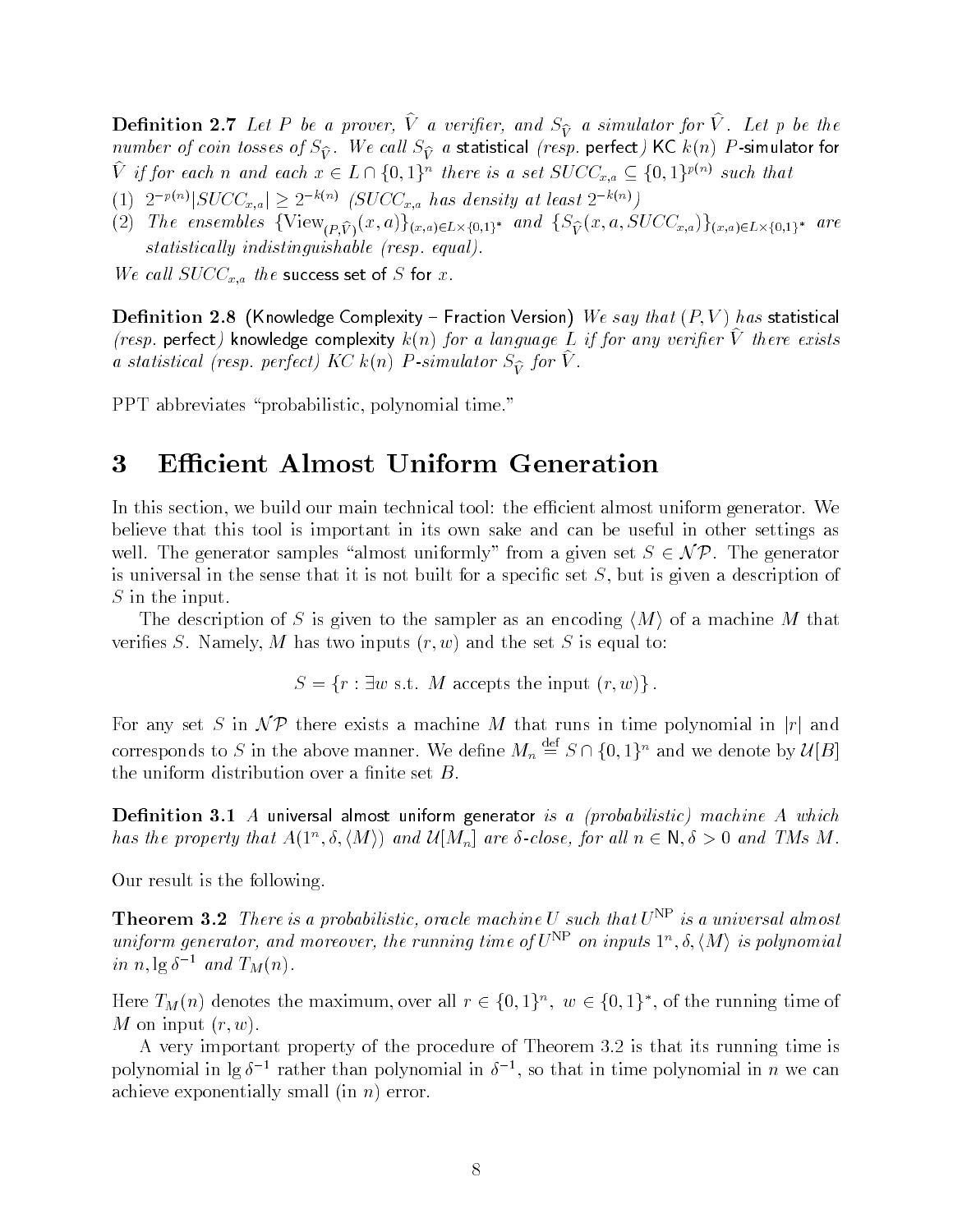We remark that even the special case in which we sample a set  $S \in \mathcal{P}$  is important. and in factor we use the throughout the sets are decided in the sets which are decided in the sets which in polynomial time

The proof of Theorem is derived by combining techniques from  $\mathbf{f}(\mathbf{f})$  . The proof of the proof of the proof of the proof of the proof of the proof of the proof of the proof of the proof of the proof of the proof of build an approximate counter. The approximate counter of Stockmeyer [28] took polynomial time with a  $\Sigma_2^{\mathcal{P}}$  oracle. We begin by showing that its "almost" version can be implemented in PPT with an NP oracle. Our construction uses hashing techniques similar to the ones used by Sipser (=); Once we have the entry opposition of motors, we have the PPT reduction of Jerrum- Valiant and Vazirani from uniform generation to approximate counting The key observation now is the strength of the  $[22]$  reduction: it is capable of sampling distributions with an exponentially small distance from the uniform distribution-from the uniform distribution-from  $\mathbf{u}$ for estimating set sizes namely approximate counting that is only accurate to within the reciprocal of a polynomial The details follow

We use universal hash functions [10]. Let  $H_{k,b}$  denote the set of all affine transformations  $h_{A,\alpha}: \{0,1\}^n \to \{0,1\}^n$  given by  $h_{A,\alpha}(y) = Ay + \alpha$  where A is a b by k matrix over Gr [2] and is a bvector over GF- and the arithmetic is over GF The following lemma follows from Lemma in AielloHastad - which in turn is based on ideas of Babai and Sipser  $[27]$ .

**Lemma 3.3** Let b, k be positive integers,  $\delta > 0$  and  $S \subseteq \{0, 1\}^n$ . Let  $l = 16 \lg(2\delta^{-1})$ . Select random and independent hash functions  $h_1, \ldots, h_{2l} \in H_{k,b}$  and set  $z \equiv 0^\circ$ . Let the random variable X equal the number of indices  $\imath$  for which  $h_i^{-1}(z) \cap S \neq \emptyset$ . Then the probability that

 if jSj  b  $\lfloor 2 \rfloor \searrow 0$  if  $\lfloor 5 \rfloor \searrow 2^{\epsilon}/4$ .

We remark that the choice  $z = 0$  is arbitrary and selcting z to be any constant string in  $\{0,1\}$  will do as well The notion of approximate counting to whithin a factor  $(1+\epsilon)$  with success probability at most  $\mathcal{S}$  as follows  $\mathcal{S}$  at most  $\mathcal{S}$  as follows  $\mathcal{S}$  as follows  $\mathcal{S}$ 

**Denition**  $\mathbf{0}$ **. The universal approximate counter** to a probabilistic machine  $\cup$  which, but inputs  $1^{\circ}$ ,  $\epsilon > 0$ ,  $\circ > 0$ ,  $\langle M \rangle$  outputs an estimate v which, with probability  $\geq 1-\delta$ , satisfies jMnj v jMnj 

Let us now establish the result on approximate counting that we need.

**Theorem 3.5** There exists a probabilistic, oracle machine  $\cup$  such that  $C^{++}$  is a universal approximate counter, and moreover, the running time of  $C^{++}$  on inputs  $1^\circ$ ,  $\epsilon$ ,  $o$ ,  $(M)$  is polynomial in  $n, \epsilon^{-1}, \lg \delta^{-1}$  and  $T_M(n)$ .

Proof The algorithm C is given in Figure The idea behind it is as follows

we recover the contract and derive and derive and derive and algorithm to approximate a set  $\mathcal{C}$  . The set  $\mathcal{C}$ within a constant factor with success probability of  $1 - \delta$ . We note that the computational  $\mathbf{u}$  running this algorithm is having the decide-decide-decide-decide-decide-decide-decide-decide-decide-decide-decide-decide-decide-decide-decide-decide-decide-decide-decide-decide-decide-decide-decide-decide-decide $h_i^{-1}(z) \cap S \neq \emptyset$ . We shall have to use the NP-oracle to make these decisions. All other steps in the algorithm can be performed in polynomial time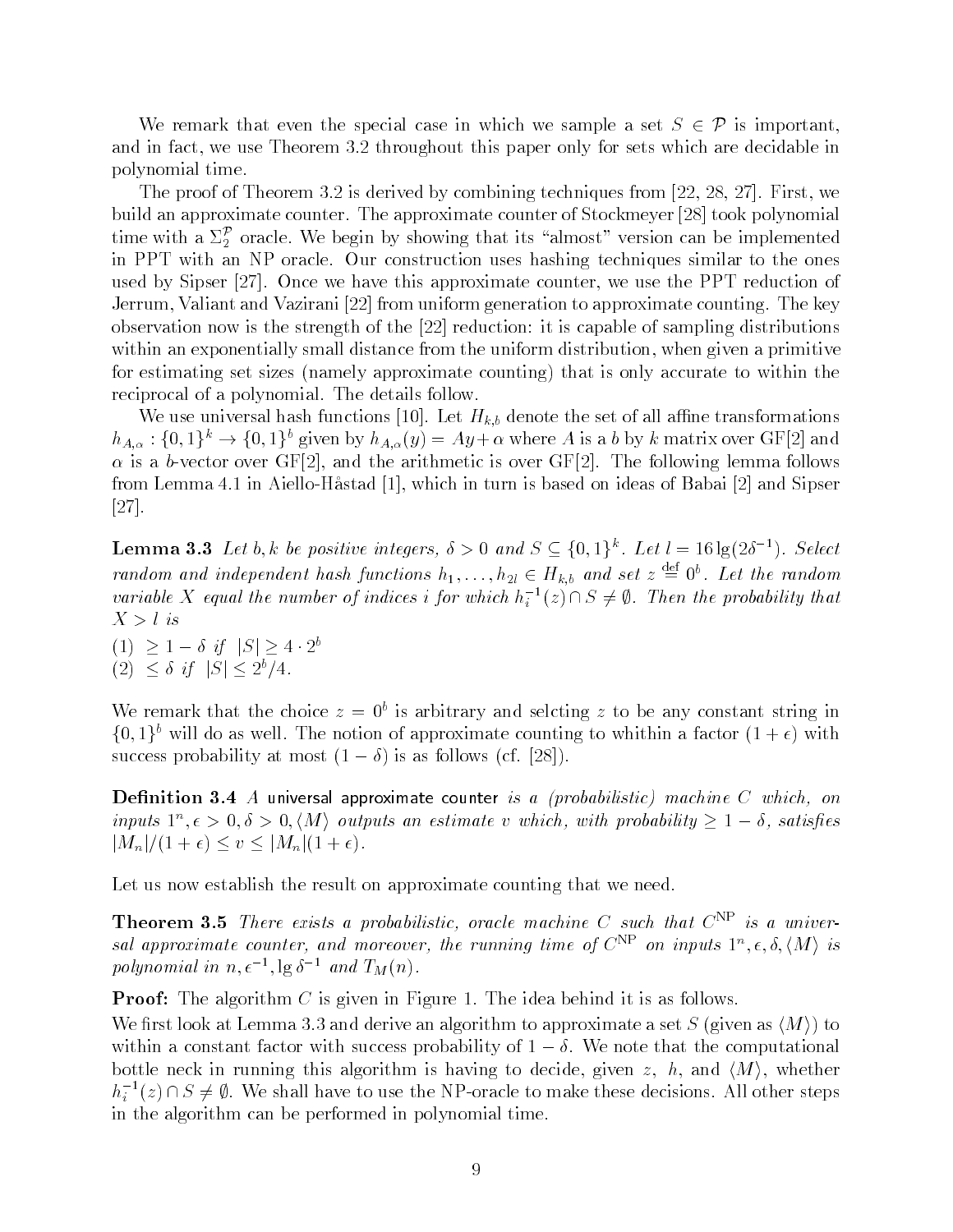$\bigcup$   $\bigcup$   $\bigcup$   $\bigcup$   $\bigcup$   $\bigcup$   $\bigcup$   $\bigcup$   $\bigcup$   $\bigcup$   $\bigcup$   $\bigcup$   $\bigcup$   $\bigcup$   $\bigcup$   $\bigcup$   $\bigcup$   $\bigcup$   $\bigcup$   $\bigcup$   $\bigcup$   $\bigcup$   $\bigcup$   $\bigcup$   $\bigcup$   $\bigcup$   $\bigcup$   $\bigcup$   $\bigcup$   $\bigcup$   $\bigcup$   $\bigcup$   $\bigcup$   $\bigcup$   $\bigcup$   $\bigcup$   $\bigcup$ Choose t such that  $\delta^{\gamma}$   $\leq$  1  $\pm$  6 { Comment t will be polynomial in  $\epsilon^{-1}$  } Let  $\kappa = m$  and let  $N = M$  be the machine defined by  $N(y_1, \ldots, y_t) = 1$  in  $M(y_1) = \cdots =$  $\mathcal{M}$  $\{ \textbf{ Comment} \mid N_k = M_n^t \ \}$  $b \leftarrow 0$ ;  $l \leftarrow 16 \lg(2k\delta^{-1})$ repeat  $b \leftarrow b + 1$ Pick at random  $n_1, \ldots, n_{2l} \in R_{k,b}$  and set  $z = 0$  . Use the NP oracle to determine, for each *i*, whether or not  $h_i^{-1}(z) \cap N_k = \emptyset$ , and let X be the number of indices *i* for which  $h_i^{-1}(z) \cap N_k \neq \emptyset.$ until  $(X \leq l \text{ or } b = k)$ { Comment  $\Pr[2^{b-1}/4 < |N_k| < 4 \cdot 2^b] \ge 1 - \delta$  } Let  $\alpha = 2$ . { Comment  $\textbf{Comment} \hspace{0.2cm} \Pr[|N_k|/4 < \alpha < 8 |N_k|] \geq 1 - \delta \, \}$ Output  $\alpha$ <sup>- $\prime$ </sup>  $\cdot$  $\{$  Comment Pr $\left[|M_n|/(1+\epsilon) < \alpha < |M_n|(1+\epsilon)\right] \geq 1-\delta$  }



Using the setting of Lemma  $3.3$  the approximation algorithm is as follows. We enumerate over all possible b n- and select the rst b for which the experiment dened in Lemma fails Namely- running the experiment with b yielded the result X-l whereas running it with b yielded  $X \leq l$ . We conclude that with probability at least  $1-n \cdot \delta$  it holds that

$$
\frac{2^{b-1}}{4} \le |S| \le 4 \cdot 2^b. \tag{1}
$$

Namely- with probability at least n- in all the experiments we performed in the algorithm we always performance at most neglection  $\mathcal{U}$  at most neglection  $\mathcal{U}$  and  $\mathcal{U}$  see Lemma occured

Next, we note that a PPT machine with an NP oracle can decide whether  $h_i^{-1}(z) \cap S \neq \emptyset$ since an Islam determine which have whether there also a couple  $\{w, w\}$  and which  $\{v\}$ and M accepts the control of the second state of the second state of the second state of the second state of t

Last- we have to improve the quality of the approximation To this end- we dene a machine N which runs M on t inputs and accepts if M accepts all the t inputs. The set defined by the machine N is 5 which is also a set in N  $\mu$ . To be done, we note that approximating the size of  $S^*$  to within a factor of  $\delta$  implies an approximation of the size of  $S$  to within  $\delta^{**}$ . Thus- we can get an approximation for the size of S to within a factor of by setting t to be polynomial in  $\epsilon$  and applying our constant-factor approximation on  $S^t$  (or on the machine New York is given in Figure in Figure in Figure 1. New York is given in Figure 2. New York is given in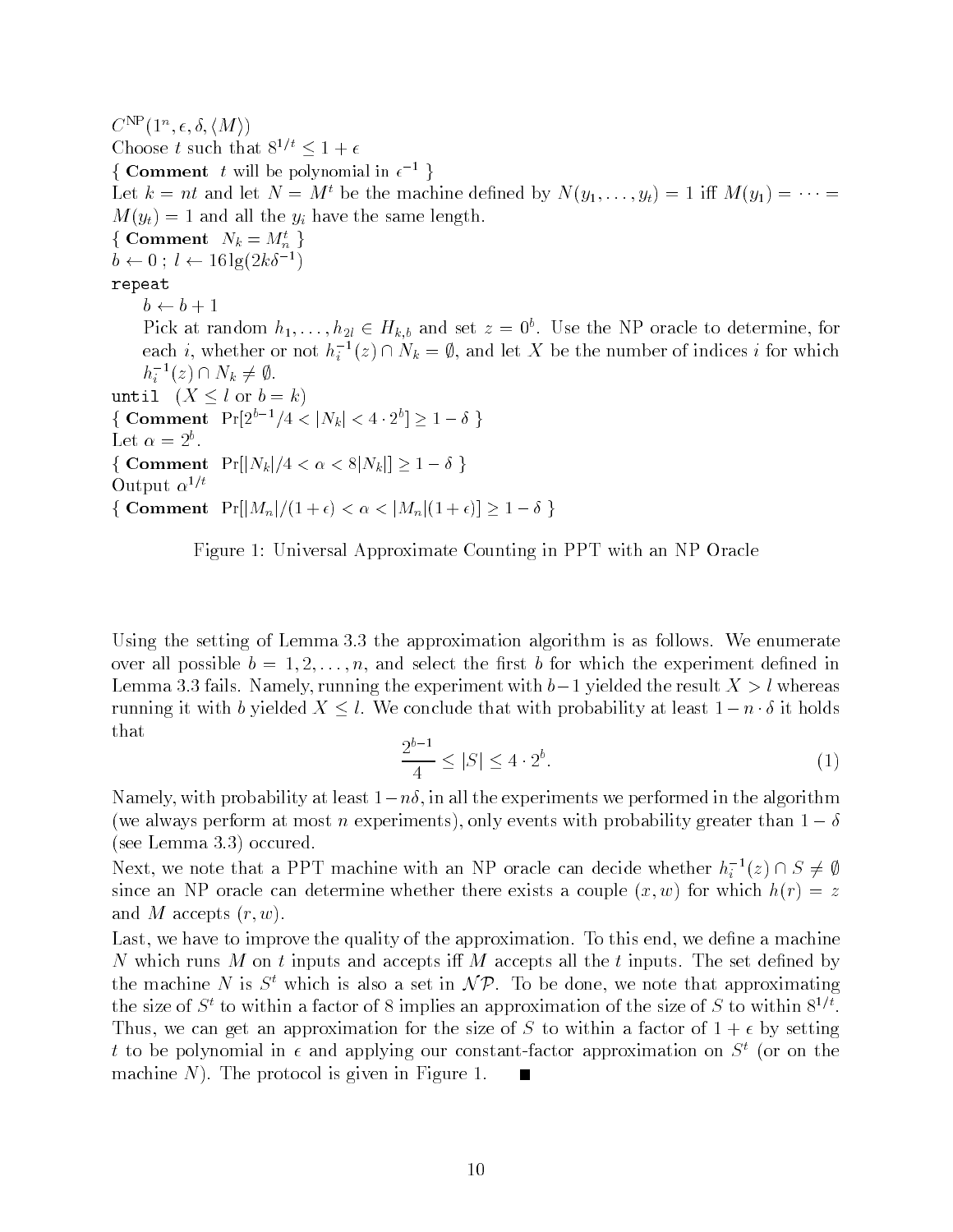Notice that the estimates from the above theorem are only accurate to within the recip rocal of a polynomial (that is,  $\epsilon^{-1}$  must be bounded by a polynomial in n). We now use the reduction of  $[22]$  which is strong enough in this sense. Given an approximation to within a factor of an iteration is a reciprocal of a polynomial of a polynomial of a polynomial  $\mathcal{A}$ is very close to the uniform distribution Specically- they show the following

**THEOLEM ORD [22].** If there exists a universal approximate counter to within a factor of that never fails then the new then the stats a universal exact units a universal exact uniform gerenrator whichwhen given a counter a counter as an oracle-time in polynomial time in n an oracle-time in n and an oracle-time in n and and an oracle- $\frac{1}{\epsilon}$ .

For further reference, let  $Q(n, \frac{1}{\epsilon})$  be a polynomial which bounds the number of oracle queries that the generator guaranteed in Theorem 3.6 makes to the approximate counter. We are going to run this generator with our universal approximate counter. The problem is that the generator expects an approximation procedure which is always correct- while our procedure fails to approximate the given set  $\mathcal{M}$  . The given set  $\mathcal{M}$  which positive probability  $\mathcal{M}$ is only bounded by

where  $\alpha$  is the analysis  $\alpha$  running the generator  $\alpha$  running  $\alpha$  and  $\alpha$  our approximator  $\alpha$  , where  $\alpha$ cases: In one case, our approximate counter succeeds in all  $Q(n, \frac{1}{\epsilon})$  queries. This happens with probability at least  $1-Q(n,\frac{1}{\epsilon})\cdot \delta,$  and in this case, the generator outputs a uniform element in the set as required The other possible cases-the approximate  $\alpha$  cases-the approximate makes  $\alpha$ an error in one of the queries In this case-to-tell which distribution is not possible to tell which distribution is not possible to tell which distribution is not possible to tell which distribution is not possible to the output by the generator. However, since with probability at least  $1-Q(n,\frac{1}{\epsilon})\cdot \delta$  the generator samples uniformly, we get that its output distribution is at distance at most  $Q(n,\frac{1}{\epsilon})\cdot\delta$  from the uniform distribution. Since the running time of the approximation counter is polynomial in the logarithm of  $\frac{1}{5}$ , then the polynomial multiplicative factor  $Q(n)$ , has no significant effect on the complexity of the procedure. Setting  $\delta' \equiv \frac{\delta}{Q(n)}$  we get:

Corollary **O**II If there exists a universal approximate counter to within a factor  $\sigma$  (1  $\pm$  $\epsilon$ ),  $C^{**}$ , which runs in time polynomial in  $n,1/\epsilon, \log \frac{1}{\delta'}$  and  $I_M(n)$ , and which fails with probability at most  $\delta'$ , then there exists a universal almost uniform generator,  $U^{\text{NP}}$ , which runs in time polynomial in  $n, T_M(n)$  and  $\log \frac{1}{\delta'}$ .

combined corollary is the corollary of the corollary  $\mathcal{A}^{++}$  . The mean of the we are done to

## The Simulation Based Prover

... a basic to a new results in the construction-theory is the construction-the simulation-theory at a new col prover based on this simulator. Here we describe a key component of this construction which we call a simulation based prover-based prover-based prover-based prover-based prover-based proverideas were used first in  $\lceil 5 \rceil$  and then later in  $\lceil 25 \rceil$ . These papers however did not incorporate auxiliary into the notion-the notion-the notion-the notion-the notion-the notion-the notion-the notion-the not

**Demition 7.1** If  $\cup$  is a simulator of grounds and message length if  $\cup$ . Definition  $\triangleright$  47 and  $S \setminus \{x, y, z\} \cup \{z, y, z\} = \{z, y, z\}$  and  $S \setminus \{x, y, z\} \cup \{z, y, z\}$  . Then  $S \setminus \{x, y, z\} \cup \{z, y, z\}$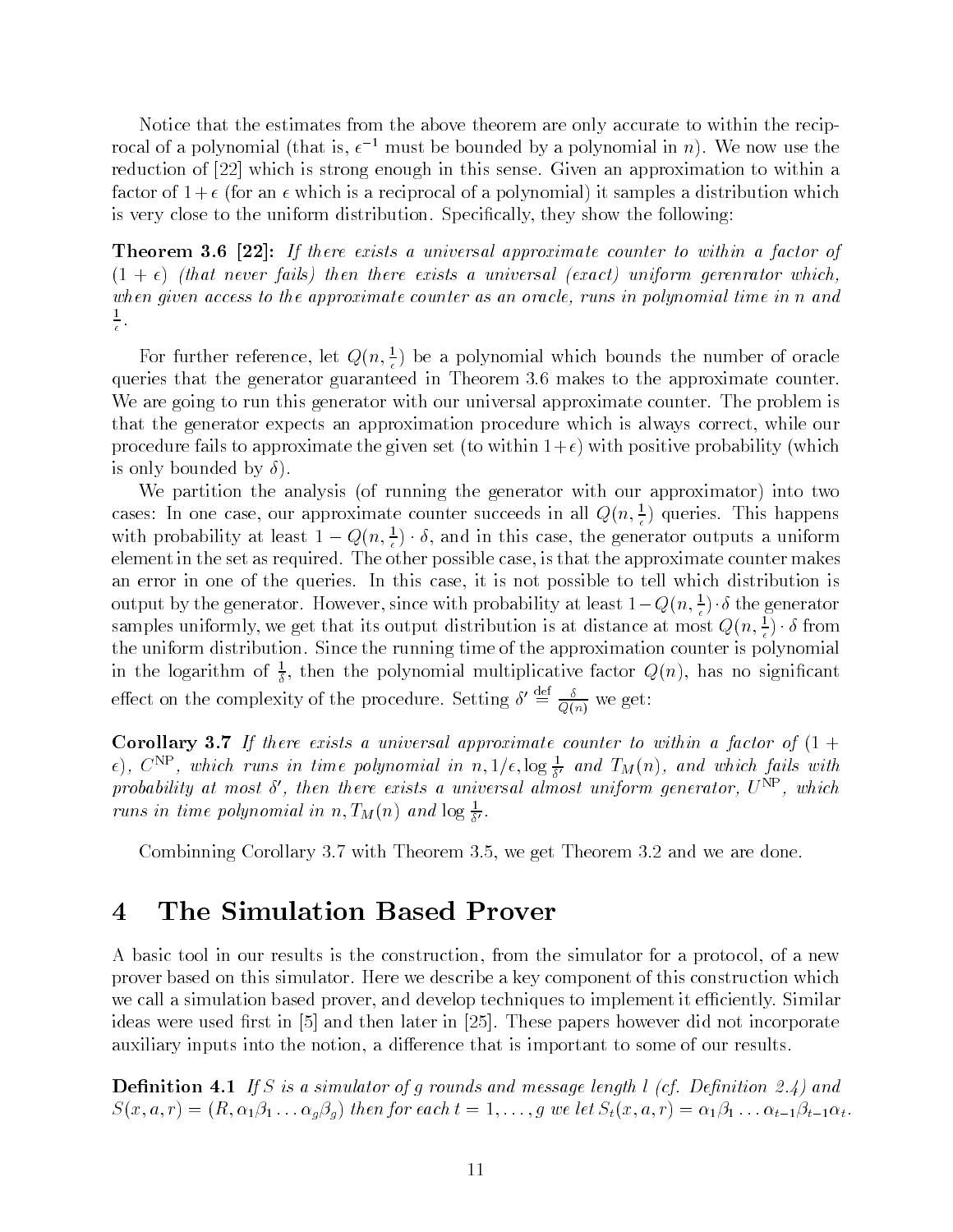$\bf D$  chilition  $\bf T$  ,  $\bf z$  and  $\bf w$  are the conduction of  $\bf y$  are the property of  $\bf w$  and the property of the conduction of  $\bf w$  and  $\bf w$  and  $\bf w$  are the conduction of  $\bf w$  and  $\bf w$  and  $\bf w$  and  $\bf w$  and number of its coin tosses. We denote by  $P<sub>S</sub>$  the probabilistic function whose output (next message to veriginally and input to a continuous input ally to provide the proposalization of the procession versation so far-allowing experiment of the following experiment of the following experiment of the following experiment of the following experiment of the following experiment of the following experiment of the following

(1) Pick at random a string r from the set  $\{T \in \{0, 1\}^{\mu(\cdot)} \, : \, S_t(x, a, r) = \alpha_1 \beta_1 \dots \alpha_t \}$ 

 $\mathbf{r}$  and the form compute S representation of the form compute S representation of the form compute S representation of the form compute S representation of the form compute S representation of the form compute S repr

$$
(R, \alpha_1 \beta_1 \ldots \alpha_t \beta_t' \ldots \alpha_q' \beta_q')
$$

for some  $\beta'_t, \ldots, \alpha'_a, \beta'_a \in \{0,1\}^t$  .

(3) Finally, output the string  $\beta'_t$ .

We call  $P_S$  the simulation based prover for  $S$ .

Note that  $P<sub>S</sub>$  is not quite a "prover" in the sense of Definition 2.2 because it has too many arguments: a prover does not take an auxiliary input. We choose to name it as we have because we will be will because we will be a basis to construct the construction of the construction of the co

Intuitively, it is a functional matrix attempting to the function  $\mu$  at  $\mu$  at  $\mu$  and  $\mu$ P's replies in the interaction of P with V. He does this by using S to appropriately sample the view of  $V$  in its interaction with  $P$ . The role played by the auxiliary input is more subtle-the-contracting it later it is the should be noted-that it should be noted-that  $\Delta$  with Partial D the verificial varies is not and this is not in the same and the same of its own-this is not necessarily the same of as the auxiliary input to  $P<sub>S</sub>$ .

 $\mathbb{P}$  . The output of PS on intervals of PS on in the contract of  $\mathbb{P}$ keep in mind the function is probabilities to the function  $\beta$   $\beta$  is a  $\alpha$   $\beta$   $\beta$  and the function  $\alpha$ on  $l$  bit strings.

The complexity of computing  $P<sub>S</sub>$  is the question we address next.

Exact computation of PS is clearly possible in probabilistic polynomial space- and this is easily improved to PPT with a  $\Sigma_2^{\mathcal{P}}$  oracle by using the results of [22] on uniform generation.

. .  $\Box$ which is  $\delta$ -close to  $P_S$ . If  $\delta = n^{-c}$  for some constant c then, following [25], this can be done in PPT with an NP oracle by using techniques from That result will not- howeversuffice for the applications in this paper: we need to be able to achieve values of  $\delta$  which are exponentially smaller in the following theorem says we can do the following the can do the called the still in NP oracle

**THEOREM THE** *L*et  $\beta$  be a simulator of g rounds and message length  $\ell$ . Then there exists a probabilistic oracle machine T with the following property. Suppose  $x \in \{0,1\}^n$ ,  $a \in \{0,1\}^*$ . the light are light to the probability spaces of the probability spaces of the probability spaces of the probabi  $T\cap (x,a,\alpha_1\rho_1\ldots\alpha_t,o)$  and  $F_S(x,a,\alpha_1\rho_1\ldots\alpha_t)$  are o-close. Moreover, 1 runs in time polynomial in n and  $\lg \delta^{-1}$ .

Note the running time of T is polynomial in  $\lg \delta^{-1}$  (rather than  $\delta^{-1}$ ), which is why we can achieve exponentially small error

The proof of this theorem is straightforward (given the implementation of universal almost uniform generation in PPT with an IPT with an IPT with a NP oracle-follow the algorithm of the algorithm of Denition - using Theorem to implement the rst step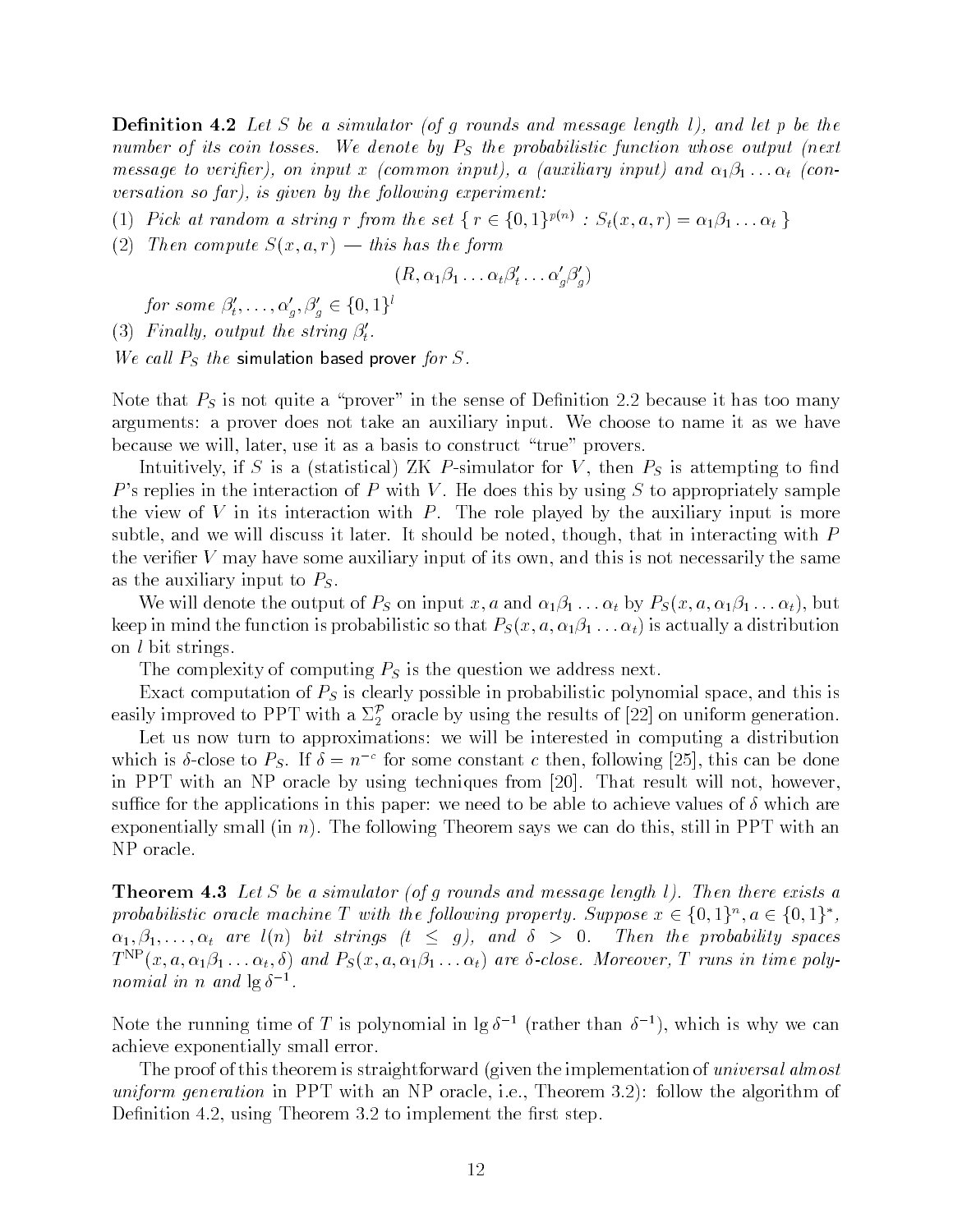# 5 Making ZK Provers Efficient Without Assumptions

Let us begin with some background.

### 5.1 The Problem

we are given a statistical Zee interactive proof system  $\{x_i\}$  , and  $\{x_i\}$  is constructed as a new statistical Machinese is equipment of the system  $\mathbf{f} \bullet \mathbf{f} + \mathbf{f} \bullet \mathbf{f} + \mathbf{f} \bullet \mathbf{f} + \mathbf{f} \bullet \mathbf{f} + \mathbf{f} \bullet \mathbf{f} + \mathbf{f} \bullet \mathbf{f} + \mathbf{f} \bullet \mathbf{f} + \mathbf{f} \bullet \mathbf{f} + \mathbf{f} \bullet \mathbf{f} + \mathbf{f} \bullet \mathbf{f} + \mathbf{f} \bullet \mathbf{f} + \$ begin by reviewing previous solutions to the problem and see whence arise the complexity assumptions that we wish to eliminate

The solution of  $\lceil 5 \rceil$  begins with the observation that it is easy to construct an efficient proven proved that the system  $\mathcal{N}$  is statistical  $\mathcal{N}$  with respect to the honest to the honest to the honest to the honest to the honest to the honest to the honest to the honest to the honest to the honest veries a Virtue is that is seen to a  $V$  continuous and  $V$  , the sees the second terminology for  $\sim$ prover Ph is simply the simulation based prover PSV more precisely- Ph x t  $\mathcal{P}(X \setminus \mathcal{F}) = \mathbf{1} \mathbf{1} \mathbf{1} \mathbf{1} \mathbf{1} \mathbf{1} \mathbf{1} \mathbf{1} \mathbf{1} \mathbf{1} \mathbf{1} \mathbf{1} \mathbf{1} \mathbf{1} \mathbf{1} \mathbf{1} \mathbf{1} \mathbf{1} \mathbf{1} \mathbf{1} \mathbf{1} \mathbf{1} \mathbf{1} \mathbf{1} \mathbf{1} \mathbf{1} \mathbf{1} \mathbf{1} \mathbf{1} \mathbf{1} \mathbf{1} \mathbf{1} \mathbf{1} \mathbf{1$ veries as the denition of statistical  $\mathbf{I}$  requires  $\mathbf{I}$  requires not necessarily existing  $\mathbf{I}$ a  $\Gamma_h$ -simulator for  $v \neq v$  ). Indeed, sampling the output of SV in order to reply to a verifier  $\hat{V}$  does not yield a statistical ZK proof with respect to  $\hat{V}$ .

what if, when talking to  $\nu$  , the prover should sample from the outputs of the simulator  $S_V^{\infty}$  for this particular cheating verifier  $V$  : That is, when talking to V, the prover would be running PS this would the right distribution-term  $\mathbf{u}$  and  $\mathbf{v}$  and  $\mathbf{v}$ For we want to construct a single efficient prover. How could this prover know which (of the innitely many provers PS to run at any point in time He cannot tell who he is talking the international contra to, cannot can in it cannot an in innite and induced an innite and in it and warranty.

In  $\overline{b}$  the problem of the cheating verifier is surmounted by constructing a "compiler" which-distribution-distribution for L which is statistical  $\mathcal{L}(\Lambda)$ transforms it into a new proof system which is statistical  $ZK$  with respect to any (cheating) verier- while preserving the power of the prover They then apply this compiler to transform  $\mathcal{L} = \{0, 1, 1, 1, \cdots, N\}$  . The complexity assumption of the complexity  $\mathcal{L} = \{0, 1, 1, 1, 1, \cdots, N\}$ 

To summarize- their solution is in two steps given a statistical ZK proof system P V for  $L$ ,

 $S$  , and  $S$  is a proportional prover  $P$  such that  $P$  is a proof  $P$   $\{0,1,1,1\}$  is a proof system for  $P$  which is a proof system for  $P$ statistical  $ZK$  with respect to the honest verifier V

 $\mathbb{R}$  into  $\mathbb{R}$  assumption-of-compile  $\mathbb{R}$  assumption-of-compile  $\mathbb{R}$  . In the proof  $\mathbb{R}$  into a proof of  $\mathbb{R}$  into a proof of  $\mathbb{R}$  into a proof of  $\mathbb{R}$  into a proof of  $\mathbb{R}$  into a proof where  $\mathcal{P}$  is a ph but now  $\mathcal{P}$  is statistical ZK with respect to all lines of all lines of all lines of all lines of all lines of all lines of all lines of all lines of all lines of all lines of all lines of all veriers (by the denimination of  $\alpha$  representation of  $\alpha$ 

All subsequent work on the same two step paradigm-dimension  $\mathbf n$  and  $\mathbf n$  and  $\mathbf n$ and is the set of Step  $\equiv$  , and there by used complexities we will see the second complexity will see that  $\cdots$ the problem of the cheating verier can be viewed dierently in this context- and the two step paradigm can be avoided. The complexity assumption is then unnecessary.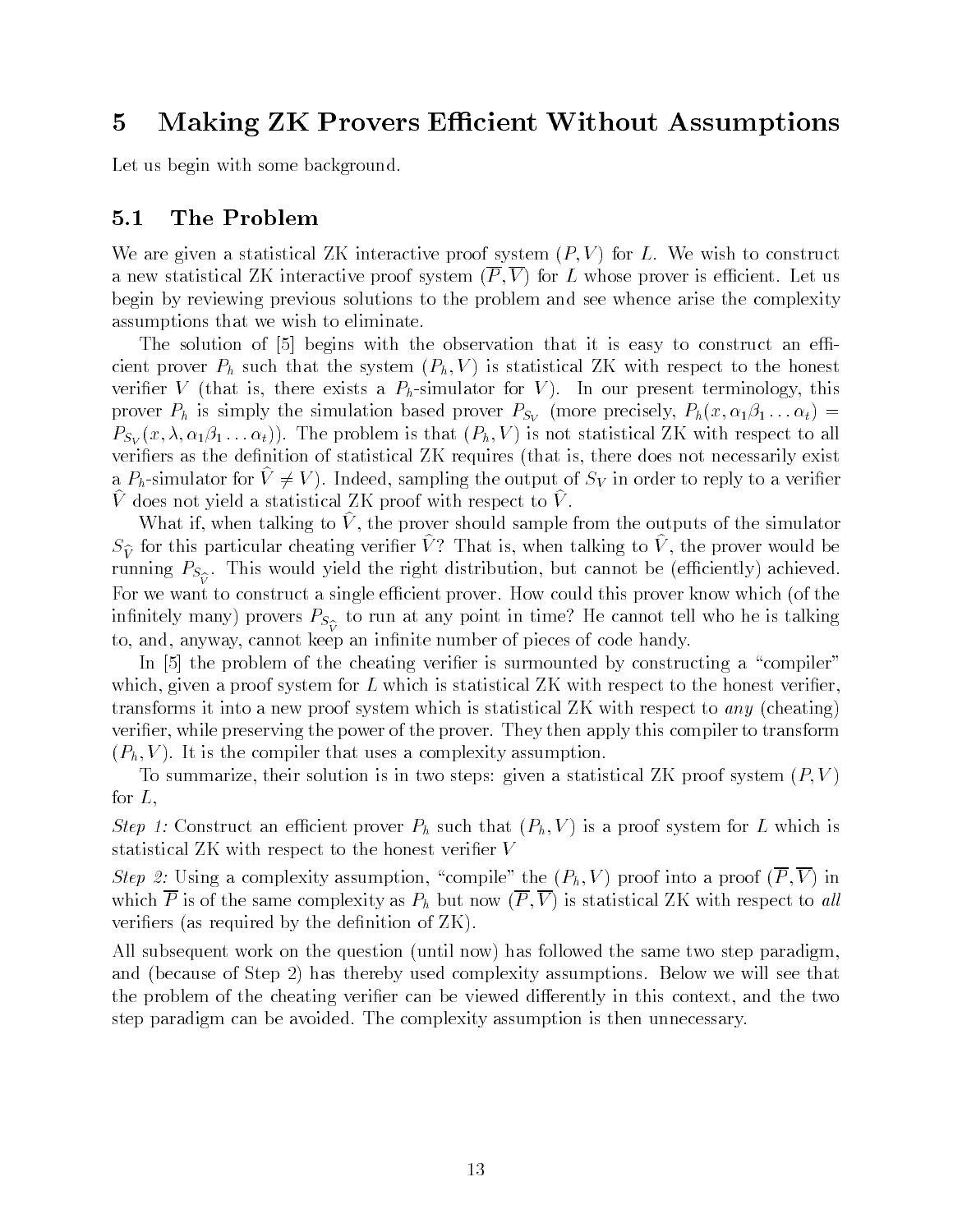### 5.2 Our Solution

Our goal is to construct a PPT oracle machine  $P_{\text{eff}}$  such that  $(P_{\text{eff}}^c|,V)$  is a statistical zeroknowledge interactive proof system for L

The rst step is to denote universal verified universal verified universal verified universal verified universal verified universal verified universal verified universal verified universal verified universal verified unive behavior of all verifiers as far as the prover is concerned. The key in the definition of the universal verifier  $V^*$  (as in several proofs in (15, 24) is to make appropriate use of the auxiliary inputs

**Definition 5.1** The universal verifier  $V^*$  (of g rounds and message length 1) is defined as follows. Let  $x \in \{0,1\}^n$  and let  $\alpha_1, \beta_1, \ldots, \alpha_{t-1}, \beta_{t-1}, \alpha_1^*, \ldots, \alpha_i^*$  be  $l(n)$  bit strings,  $t, i \leq g$ . On input x (common input),  $\alpha_1^* \ldots \alpha_i^*$  (auxiliary input),  $\alpha_1 \beta_1 \ldots \alpha_{t-1} \beta_{t-1}$  (conversation so far), and R (random tape) the message  $V^*(x,\alpha_1^*\ldots\alpha_i^*,\alpha_1\beta_1\ldots\alpha_{t-1}\beta_{t-1},R)$  that  $V^*$  computes (and sends to the prover) is

$$
\begin{cases} \alpha_t^* & \text{if } 1 \leq t \leq i \\ 0^l & otherwise \end{cases}
$$

At the end of the interaction,  $V^*$  accepts.

In other words- the universal veriers response in the tth round is the tth string written on his auxiliary input as long as there are  $\geq t$  strings on his auxiliary input, and  $0^{\circ}$  otherwise. Note that this response of  $V^*$  is independent of the conversation  $\alpha_1\beta_1\ldots\alpha_{t-1}\beta_{t-1}$  so far, and that  $V^*$  is deterministic (random tape length 0). Also note that at the end of the protocol  $V^*$  blindly accepts.

Since  $(P, V)$  is ZK we know that there exists a ZK P-simulator  $S^*$  for  $V^*$ . Note that outputs of  $S^*$  have the form  $(\lambda, \alpha_1 \beta_1 \dots \alpha_g \beta_g)$  where  $\lambda$  is the empty string.

**Definition 5.2** Let  $V^*$  be the universal verifier and  $S^*$  a (statistical) ZK P-simulator for  $V^*$ . We define  $P^*$  by

$$
P^*(x, \alpha_1\beta_1 \ldots \alpha_t) = P_{S^*}(x, \alpha_1 \ldots \alpha_t, \alpha_1\beta_1 \ldots \alpha_t),
$$

where  $P_{S^*}$  is the simulation based prover for  $S^*$ . We call  $P^*$  a universal prover for  $(P, V)$ .

It is to be understood that if  $(P, V)$  is perfect ZK then  $S^*$  is a perfect ZK P-simulator. Let us now try to give some intuition for these definitions and their use.

Fix a common input x- and suppose we want to compute P x t - the provers response when the history is the idea is that since the idea is that since the idea is that since  $\mathcal{U}$ depends only on the history clip is topics not matter history that we construct is computing history that the messages as the history is indeed to the history is indeed in particular-terms of  $\mathbf{u}$ P is talking to the universal verier with the latters auxiliary input set to t But the result of P talking to  $V^*$  (on that auxiliary input) is mimicked by  $S^*(x, \alpha_1\alpha_2 \ldots \alpha_t)$ , and  $P_{S^*}$  just samples this last distribution to appropriately extract the prover's next message. So we can compute P using  $P^*$ . In fact, if  $(P, V)$  were perfect (rather than statistical) ZK then  $P^*$  would equal P (recall that both are probabilistic functions, so that this equality means that on any input the distribution given by both functions is identically input that is identically  $\mathbf{r}$ new simulation based prover is just another way of looking at the original prover  $P$ . When  $(P, V)$  is statistical (rather than perfect) ZK,  $P^*$  and P are sufficiently close. The following Lemma states this more precisely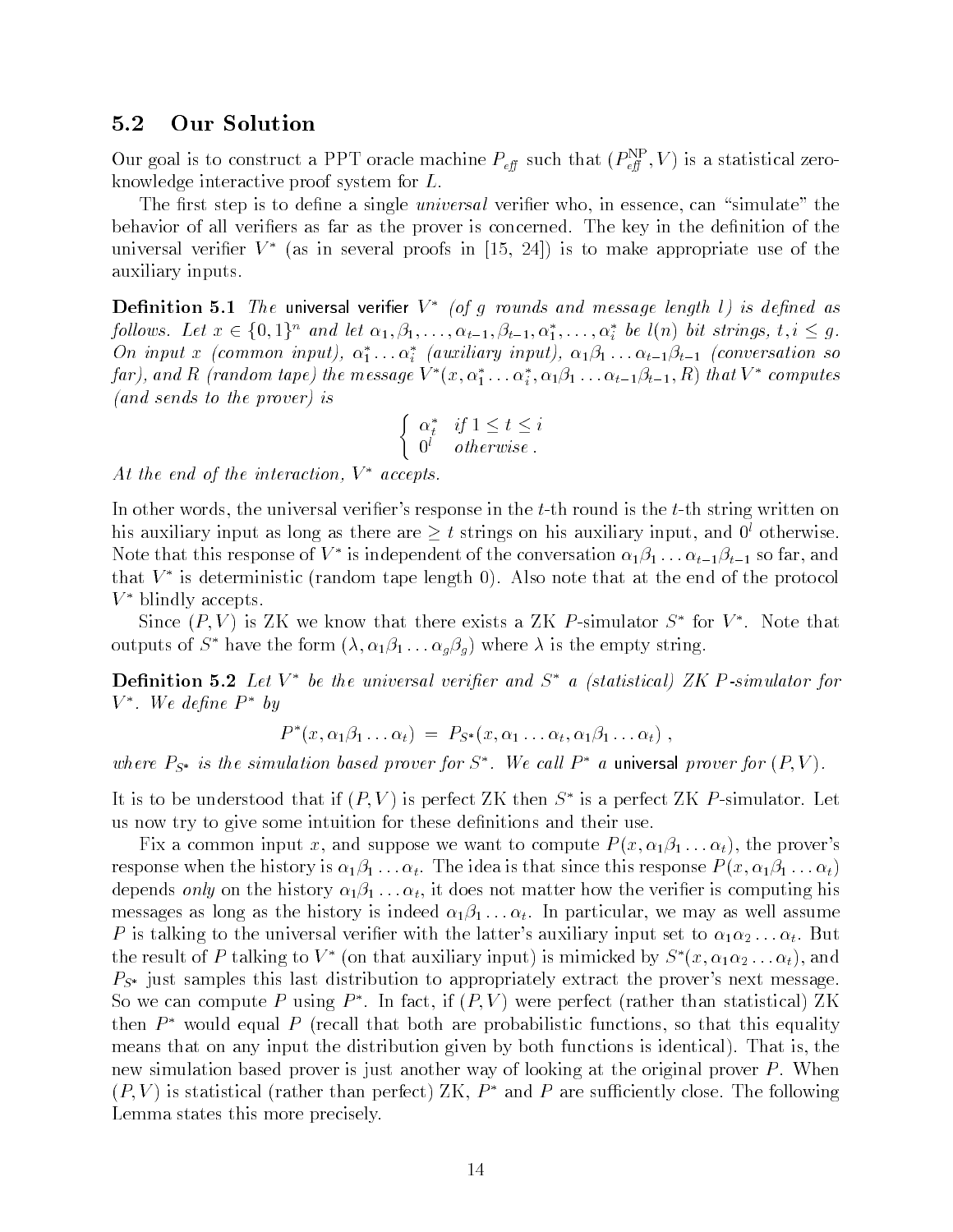**Lemma 5.5** Let  $x \in L \cap \{0, 1\}^n$ , let  $\alpha_1, \alpha_2, \ldots, \alpha_t$  be any  $\iota(n)$  but strings (the vertiler messages in the conversation so  $\ell$ ar). Then

- $\mathbf{I}$  is statistical  $\mathbf{I}$  . Then  $\mathbf{I}$  is statistical  $\mathbf{I}$  is statistical  $\mathbf{I}$  $\overline{\phantom{a}}$   $\overline{\phantom{a}}$   $\overline{\phantom{a}}$   $\overline{\phantom{a}}$   $\overline{\phantom{a}}$   $\overline{\phantom{a}}$   $\overline{\phantom{a}}$   $\overline{\phantom{a}}$   $\overline{\phantom{a}}$   $\overline{\phantom{a}}$   $\overline{\phantom{a}}$   $\overline{\phantom{a}}$   $\overline{\phantom{a}}$   $\overline{\phantom{a}}$   $\overline{\phantom{a}}$   $\overline{\phantom{a}}$   $\overline{\phantom{a}}$   $\overline{\phantom{a}}$   $\overline{\$  $\beta_1,...,\beta_{t-1}$   $\beta_{t-1}$  $\overline{\phantom{a}}$   $\overline{\phantom{a}}$   $\overline{\phantom{a}}$   $\overline{\phantom{a}}$   $\overline{\phantom{a}}$   $\overline{\phantom{a}}$   $\overline{\phantom{a}}$   $\overline{\phantom{a}}$   $\overline{\phantom{a}}$   $\overline{\phantom{a}}$   $\overline{\phantom{a}}$   $\overline{\phantom{a}}$   $\overline{\phantom{a}}$   $\overline{\phantom{a}}$   $\overline{\phantom{a}}$   $\overline{\phantom{a}}$   $\overline{\phantom{a}}$   $\overline{\phantom{a}}$   $\overline{\$  $\beta_t \in \{0,1\}^{l(n)}$  $\left|\Pr[P^*(x, \alpha_1\beta_1 \dots \alpha_t) = \beta_t] - \Pr[P(x, \alpha_1\beta_1 \dots \alpha_t) = \beta_t]\right| \leq 2\delta$
- (2) If  $(P, V)$  is perfect ZK then for any  $\beta_1, \beta_2, \ldots, \beta_{t-1}$  it holds that  $P^*(x, \alpha_1\beta_1 \ldots \alpha_t) =$ P A that Philip P is the Philip Philip Philip Philip Philip Philip Philip Philip Philip Philip Philip Philip P

Note that the equality guaranteed in the second part of the lemma is an equality of two distribution spaces on strings in  $\{0, 1\}^{\{0, \infty\}}$ .

 $\blacksquare$  . The provent  $\{f\}$  , the proof of  $\blacksquare$  we define the more contained by the simplication of  $\blacksquare$ restricted case of perfect  $\mathbf{m}_j$   $\mathbf{m}_j$  pethods, the distance between  $\mathbf{v}$  is  $\mathbf{r}_j$   $\mathbf{w}_j$  and  $\mathbf{r}_j$  if  $\mathbf{w}_j$ and S  $\mathcal{N}$  is at  $\mathcal{N}$  , is also and thus thus distance between the distance between the distance between the distance precess of the event in the event in the event in the event in the event in the event in the event in the event in the event in the event in the event in the event in the event in the event in the event in the event in th which S-ray is a conversation which has a conversation which has a present of  $\mathbb{R}^n$  and  $\mathbb{R}^n$  and  $\mathbb{R}^n$  and  $\mathbb{R}^n$  are a present of  $\mathbb{R}^n$  and  $\mathbb{R}^n$  and  $\mathbb{R}^n$  are a present of  $\mathbb{R}^n$  a

Let us bound the distance mentioned in the lemma All the follwing summations on the strings  $\rho_i$ ,  $1 \leq i \leq t$ , are summations over  $\rho_i \in \{0,1\}^{\cdots}$ .

$$
\sum_{\beta_1,\dots,\beta_{t-1}} \Pr[View_{(P,V^*)}(x,\alpha_1\dots\alpha_t) = \alpha_1\beta_1\dots\alpha_t] \cdot \sum_{\beta_t} |\Pr[P^*(x,\alpha_1\beta_1\dots\alpha_t) = \beta_t] - \Pr[P(x,\alpha_1\beta_1\dots\alpha_t) = \beta_t]|
$$
\n
$$
\leq \sum_{\beta_1,\dots,\beta_t} |\Pr[View_{(P,V^*)}(x,\alpha_1\dots\alpha_t) = \alpha_1\beta_1\dots\alpha_t] \cdot \Pr[P^*(x,\alpha_1\beta_1\dots\alpha_t) = \beta_t]
$$
\n
$$
- \Pr[View_{(P,V^*)}(x,\alpha_1\dots\alpha_t) = \alpha_1\beta_1\dots\alpha_t] \cdot \Pr[P(x,\alpha_1\beta_1\dots\alpha_t) = \beta_t]|
$$
\n
$$
\leq \sum_{\beta_1,\dots,\beta_t} |\Pr[S(x,\alpha_1\dots\alpha_t) = \alpha_1\beta_1\dots\alpha_t] \cdot \Pr[P^*(x,\alpha_1\beta_1\dots\alpha_t) = \beta_t]
$$
\n
$$
- \Pr[S(x,\alpha_1\dots\alpha_t) = \alpha_1\beta_1\dots\alpha_t] \cdot \Pr[P^*(x,\alpha_1\beta_1\dots\alpha_t) = \beta_t]
$$
\n
$$
+ \Pr[View_{(P,V^*)}(x,\alpha_1\dots\alpha_t) = \alpha_1\beta_1\dots\alpha_t] \cdot \Pr[P^*(x,\alpha_1\beta_1\dots\alpha_t) = \beta_t]
$$
\n
$$
- \Pr[View_{(P,V^*)}(x,\alpha_1\dots\alpha_t) = \alpha_1\beta_1\dots\alpha_t] \cdot \Pr[P(x,\alpha_1\beta_1\dots\alpha_t) = \beta_t]
$$

Since  $P^*(x, \alpha_1\beta_1 \ldots \alpha_t)$  is defined to behave exactly like the simulator on the prover step at round t given the history so far and the verification interestingly all the verifications were seen as all may rewrite the next term as PrS $\backslash$  the proverse  $\backslash$  . The proverse proverse  $\backslash$  the proverse  $\backslash$ in the interaction  $(P, V^*)$ , we may rewrite the last term as:  $-Pr|View_{(PV^*)}(x, \alpha_1 \ldots \alpha_t)$  = tt Thus- we get

$$
\leq \sum_{\beta_1,\dots,\beta_t} \left| \Pr[S(x,\alpha_1\dots\alpha_t) = \alpha_1\beta_1\dots\alpha_t\beta_t] - \Pr[View_{(P,V^*)}(x,\alpha_1\dots\alpha_t) = \alpha_1\beta_1\dots\alpha_t\beta_t] \right|
$$
  
+ 
$$
\left| \Pr[S(x,\alpha_1\dots\alpha_t) = \alpha_1\beta_1\dots\alpha_t] - \Pr[View_{(P,V^*)}(x,\alpha_1\dots\alpha_t) = \alpha_1\beta_1\dots\alpha_t] \right|
$$
  

$$
\cdot \Pr[P^*(x,\alpha_1\beta_1\dots\alpha_t) = \beta_t]
$$
  

$$
\leq 2\delta
$$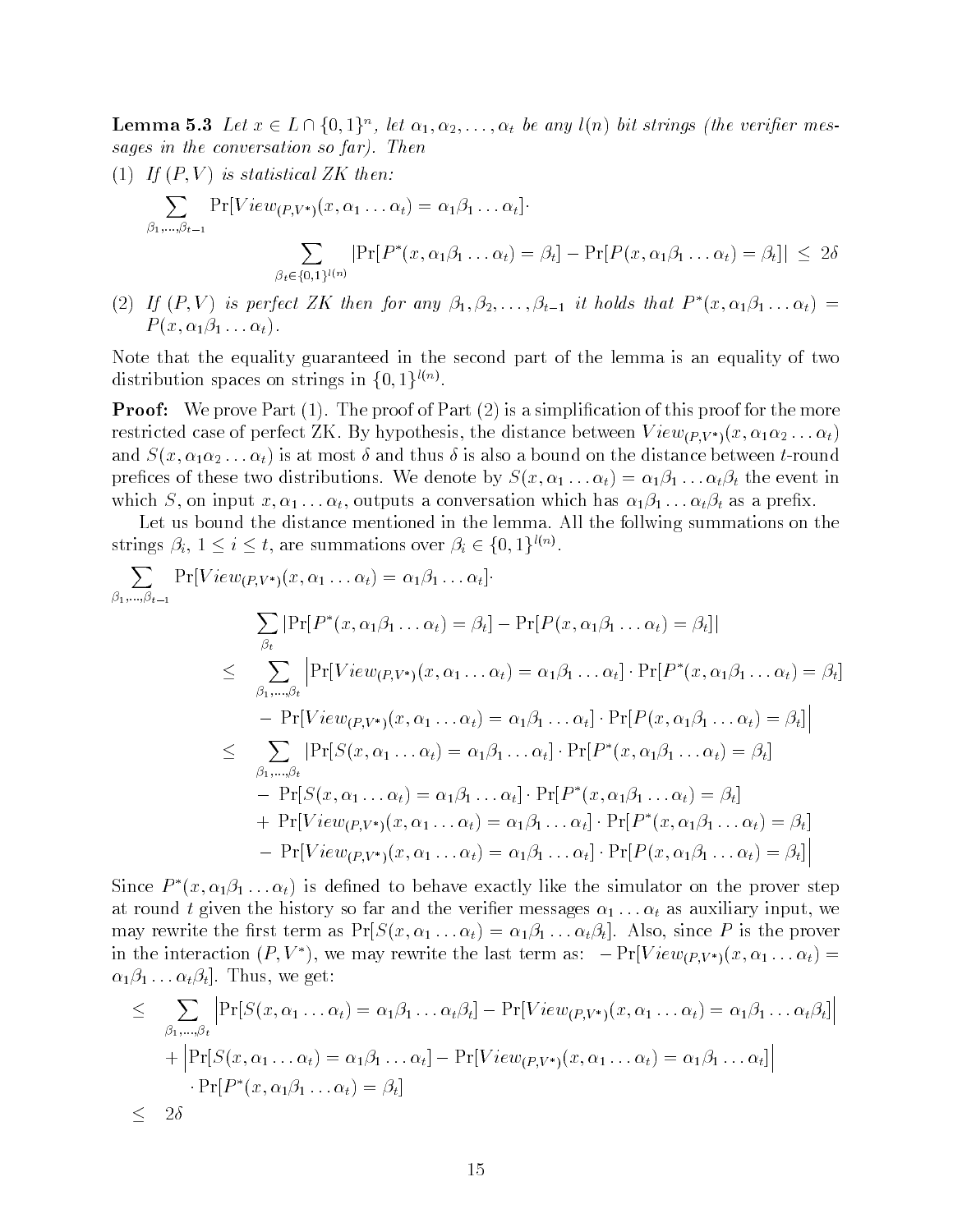and we are done.

Corollary 5.4 Let  $(F, V)$  be statistical  $\angle{K}$ , let  $x \in L \sqcup \{\emptyset, \bot\}$ , and let  $V$  be any (possibly cheating) verifier. Then

$$
\sum_{\alpha_1 \beta_1, \dots, \alpha_t} \Pr[View_{(P,\widehat{V})}(x) = \alpha_1 \beta_1 \dots \alpha_t].
$$
  

$$
\sum_{\beta_t \in \{0,1\}^{l(n)}} |\Pr[P^*(x, \alpha_1 \beta_1 \dots \alpha_t) = \beta_t] - \Pr[P(x, \alpha_1 \beta_1 \dots \alpha_t) = \beta_t]| < 2\delta
$$

Proof The second part of Lemma guarantees the above inequality for all possible strings

 $\alpha_1\alpha_2\ldots\alpha_t$ . Namely, the view of  $(P, V^*)$  with auxiliary input  $(\alpha_1 \ldots \alpha_t)$  contains only verifier messages which are the predetermined also holds which the inequality also holds when the international strings  $\alpha_1\alpha_2\dots\alpha_t$  are produced by any distribution space generated by any verifier  $v$  . Note that the distribution on  $\beta_1, \beta_2 \models \beta_1$  as  $\alpha$  not change since we use the same prover P as in the lemma.  $\blacksquare$ 

Note that  $\delta$  is negligible. Combining this Corollary with Theorem 4.3 yields the desired conclusion

**THEOREM 0.0** Duppose L has a statistical LIV interactive proof sytem  $(T, V)$ . Then there is PPI oracle machine  $P_{\rm eff}$  such that  $(P_{\rm eff}^{\rm eff}$  , V) is a statistical ZK interactive proof system for L.

**Proof:** Let  $d^*(n)$  equal

$$
\max_{x \in L, |x|=n} \sup_{a \in \{0,1\}^*} d(S^*(x, a), View_{(P, V^*)}(x, a))
$$

We know that this function is negligible.

Let  $P^*$  be a universal prover for  $(P, V)$ . Let V be (any) verifier. Let  $x \in L \cap \{0,1\}^n$  and  $a \in \{0,1\}^*$ . We begin by showing that Corollary 5.4 implies that the distance between View<sub>(P.V)</sub>(x, a) and View<sub>(P\*,V)</sub>(x, a) is at most  $2g(n)d^{*}(n)$ . Note that since  $d^{*}$  is negligible, so is  $2qd^*$ .

We bound the difference between these two distributions by an induction on the round number the induction claim is that induction to the induction to the contract that in the contract of the contr

$$
\sum_{\alpha_1\beta_1...\alpha_t\beta_t} \left| \Pr[\text{View}_{(P,\widehat{V})}(x,a) = \alpha_1\beta_1...\alpha_t\beta_t] - \Pr[\text{View}_{(P^*,\widehat{V})}(x,a) = \alpha_1\beta_1...\alpha_t\beta_t] \right| \leq t \cdot 2d^*(n).
$$

The verifier behaves in exactly the same manner in both interactions and thus for any prefix both distributions are equal Combining this with Corollary we get that the claim holds for  $t=1$ .

Let us show tha induction step. The induction hypothesis implies that

$$
\sum_{\alpha_1 \beta_1 \dots \alpha_{t-1} \beta_{t-1}} \left| \Pr[View_{(P, \widehat{V})}(x, a) = \alpha_1 \beta_1 \dots \alpha_{t-1} \beta_{t-1}] \right|
$$
  
- 
$$
\Pr[View_{(P^*, \widehat{V})}(x, a) = \alpha_1 \beta_1 \dots \alpha_{t-1} \beta_{t-1}] \right| \le (t-1) \cdot 2d^*(n)
$$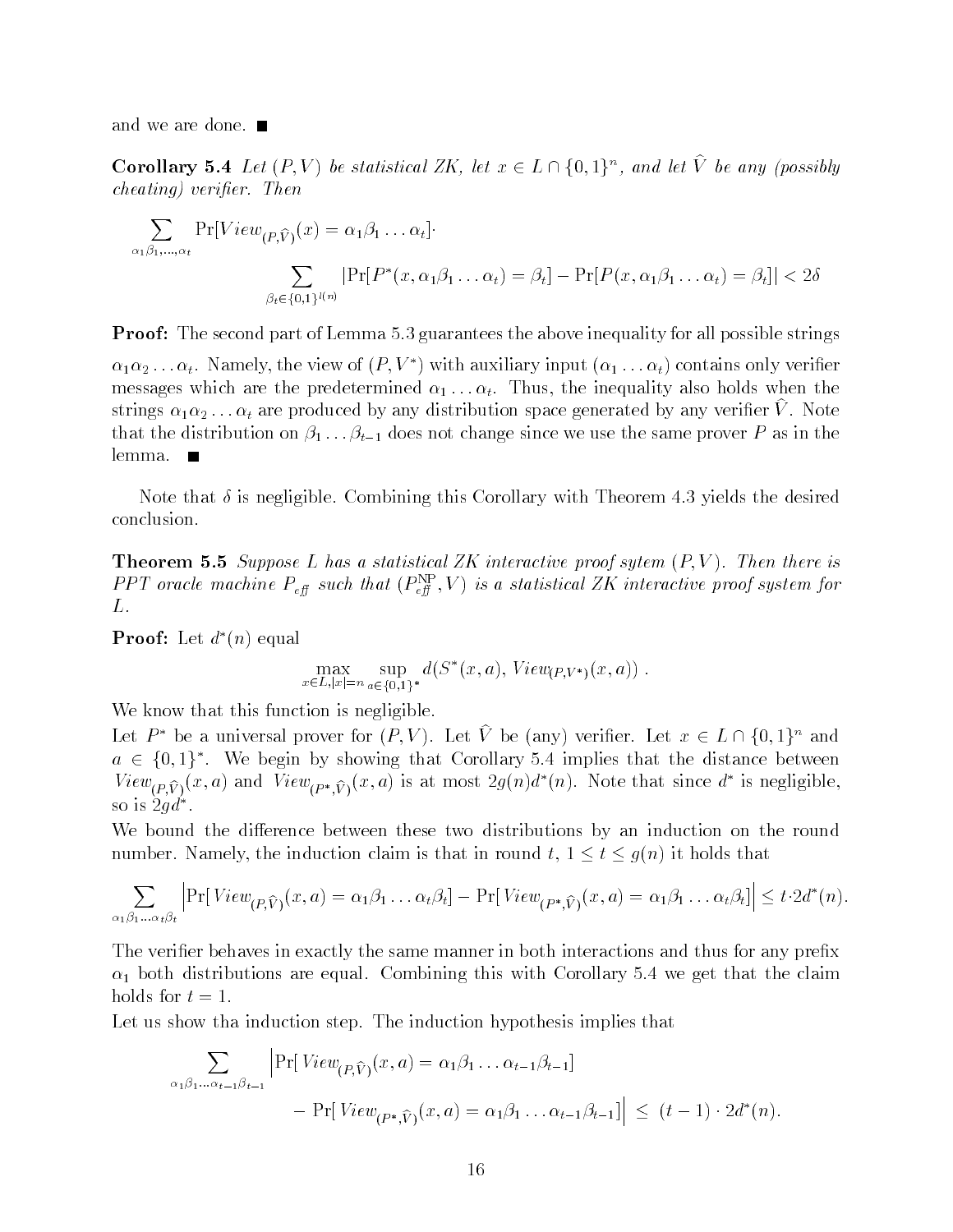Since the verifier steps behave the same in both distributions we also have

$$
\sum_{\alpha_1 \beta_1 \dots \alpha_t} \left| \Pr[View_{(P,\widehat{V})}(x, a) = \alpha_1 \beta_1 \dots \beta_{t-1} \alpha_t] - \Pr[View_{(P^*,\widehat{V})}(x, a) = \alpha_1 \beta_1 \dots \beta_{t-1} \alpha_t] \right| \le (t-1) \cdot 2d^*(n). \tag{2}
$$

Let us now show that the induction claims hold for round  $t$ .

$$
\sum_{\alpha_1 \beta_1...\alpha_t \beta_t} \left| \Pr[View_{(P,\widehat{V})}(x, a) = \alpha_1 \beta_1 ... \alpha_t \beta_t] - \Pr[View_{(P^*,\widehat{V})}(x, a) = \alpha_1 \beta_1 ... \alpha_t \beta_t] \right|
$$
  
= 
$$
\sum_{\alpha_1 \beta_1...\alpha_t \beta_t} \left| \Pr[View_{(P,\widehat{V})}(x, a) = \alpha_1 \beta_1 ... \beta_{t-1} \alpha_t] \cdot \Pr[P(\alpha_1 \beta_1 ... \alpha_t) = \beta_t] \right|
$$
  
- 
$$
-\Pr[View_{(P^*,\widehat{V})}(x, a) = \alpha_1 \beta_1 ... \beta_{t-1} \alpha_t] \cdot \Pr[Pre(\alpha_1 \beta_1 ... \alpha_t) = \beta_t] \right|
$$

Similarly to the proof of Corollary 5.4 this can be bounded by:

$$
\leq \sum_{\alpha_1 \beta_1 ... \alpha_t \beta_t} \Pr[View_{(P,\widehat{V})}(x, a) = \alpha_1 \beta_1 ... \beta_{t-1} \alpha_t] \cdot \Pr[P(P(\alpha_1 \beta_1 ... \alpha_t) = \beta_t] - \Pr[P^*(\alpha_1 \beta_1 ... \alpha_t) = \beta_t]]
$$
  
+ 
$$
\left| \Pr[View_{(P,\widehat{V})}(x, a) = \alpha_1 \beta_1 ... \beta_{t-1} \alpha_t] - \Pr[View_{(P^*,\widehat{V})}(x, a) = \alpha_1 \beta_1 ... \beta_{t-1} \alpha_t] \right|
$$

Using Equation (E) we are donessed to be and corollary the corollary of the corollary of the corollary of the corollary of the corollary of the corollary of the corollary of the corollary of the corollary of the corollary

The negligible distance of  $View_{(P\hat{V})}(x, a)$  and  $View_{(P^*,\hat{V})}(x, a)$  implies that  $(P^*, V)$  is a statistical ZK interactive proof system for L. To see this first note that setting  $\hat{V}$  in the above statement to be the honest verifier  $V$  implies that the completeness condition holds for  $(P^*,V)$ . Since V is unchanged the soundness of course still holds. And if  $S_{\widehat{V}}$  is a statistical ZK P-simulator for V then it is also a statistical ZK  $P^*$ -simulator for V.

Finally we note that by Theorem 4.3 a distribution within negligible distance of  $P^*(x, \alpha_1\beta_1 \ldots \alpha_t) = P_{S^*}(x, \alpha_1 \ldots \alpha_t, \alpha_1\beta_1 \ldots \alpha_t)$  is computable in PPT with an NP oracle (denote this machine by  $P_{\text{eff}}^{\text{NP}}$ ). Setting  $P_{\text{eff}}^{\text{NP}}$  to be the prover instead of  $P^*$  does not foil the statistical ZK property of the interaction, since for any V and any auxiliary input  $a \in \{0,1\}^*$ it holds that  $(P^*,V)$  (x, x) and  $V^* \in (P^*,V)$  (x, y, y, and  $V^* \in (P^*,V)$ 

We remark that perfect ZK can be preserved at the computational price of allowing  $P_{\text{eff}}$  to have a  $\Sigma_2^\mathcal{P}$  oracle instead of an NP one:

**THEOREM STO** DUPPOSE L HUS WE PERFECT ZIX INTERACTIVE PROOF SYTEM  $(T, V)$ . THEN THEIR IS  $\epsilon$ PT oracle mathematic mathematic mathematic mathematic mathematic mathematic mathematic mathematic mathematic mathematic mathematic mathematic mathematic mathematic mathematic mathematic mathematic mathematic mathemati  $\binom{2}{e f}$ , V) is a perfect ZK interactive proof system for L.

**Provi**o case the same argument as in the proof of the previous theorem (sheeps of course use  $\sim$  $\mathcal{L}$  . That is that corollary  $\mathcal{L}$  , we impressed to uniform generation algorithm of  $\Gamma$  rather than the almost uniform generation of  $\Gamma$ 

It is possible to extend these techniques to derive bounds on the complexity of the prover in a proven in a proven in a proven in a problem in a problem in a problem in a problem in a problem in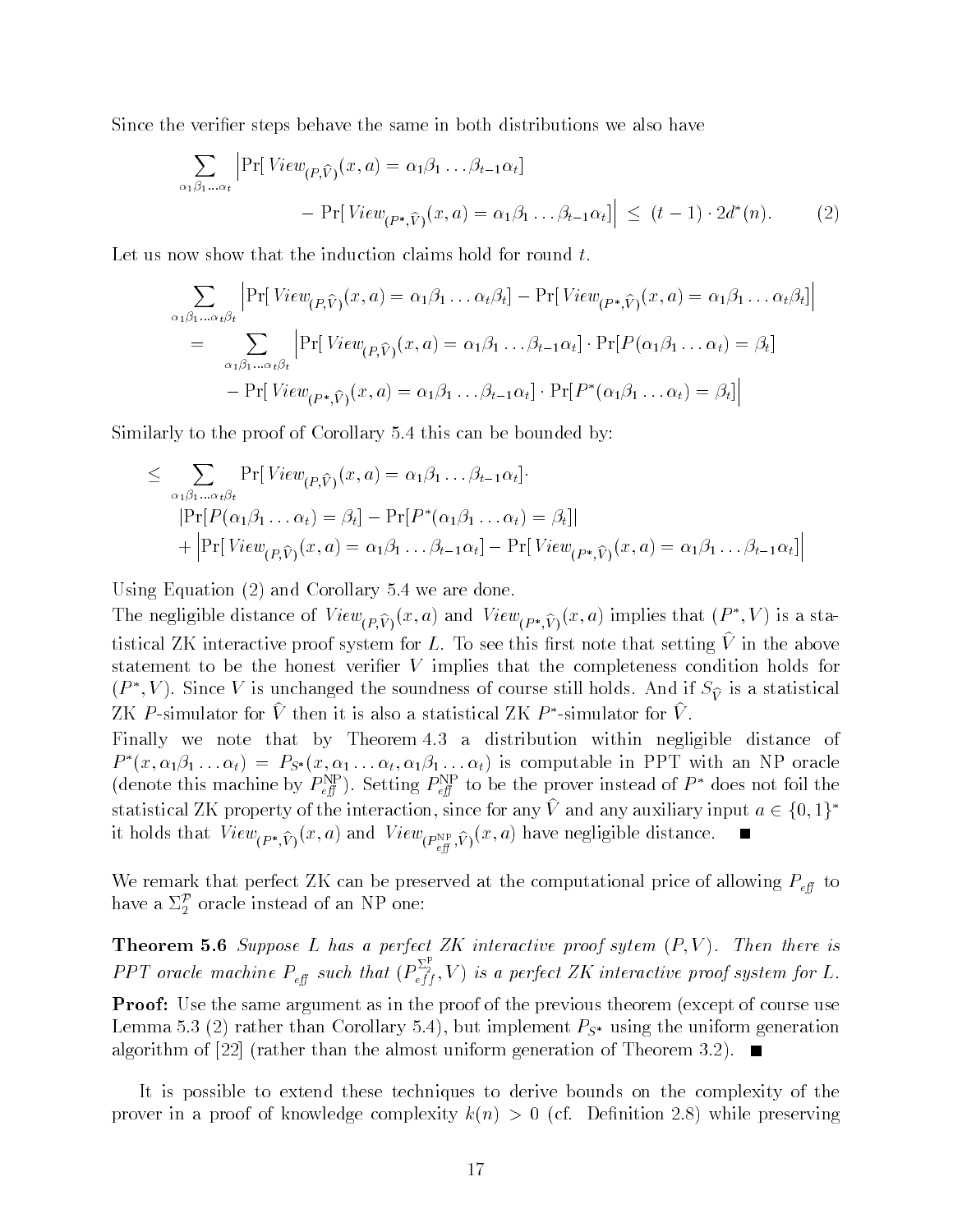the KC However-C However-C However-C However-C However-C However-C However-C However-C However-C However-C Howeverof our techniques shows only that if  $L$  has an interactive proof of knowledge complexity  $\kappa(n) \leq n^{-(\epsilon)}$  then L has an interactive proof  $(P, V)$  of knowledge complexity  $\kappa(n)$  in which  $P$ is a probabilistic- exponential time machine with a NEXP oracle Not only is the complexity is a but we do better than for  $\mathbf{A}$  -  $\mathbf{A}$ just a janther thank also, a letter bound solita so annual the complexity of nonzero Algorithmetro K while preserving the KC is another open question.

In the next section we will see however that if we don't want to preserve the KC then better bounds are achieved this has a chief this has applications to bounding the complexity of low-KC languages.

## 6 Bounds on the Complexity of Low KC languages

In this section we present a result which ties the knowledge complexity of an interactive proof for a language L to the time complexity of L. This result relies on an extension to positive KC of our techniques from the previous sections

Throughout this paper- we use the denition of knowledge complexity in the fraction sense in the complexity complexity complexity complexity complexity complexity complexity complexity complexity complexity complexity complexity complexity complexity complexity complexity complexity complexity complexity for any verifier  $V$  there exists a simulator  $\beta \widehat{V}$  with the following  $V$  good subspace  $V$  property. For any  $x \in L$  and auxiliary input  $a \in \{0,1\}^*$  there exists a subspace (denoted  $SUCC_{x,a}$ ) of the set  $\{0,1\}^{p(n)}$  of the simulator's possible random tapes which has density  $\geq 2^{-k(n)}$  (i.e. if we choose a tape at random from  $\{0,1\}^{p(n)}$  then this tape is in  $SUCC_{x,a}$  with probability  $\geq 2^{-\kappa(n)}$ , and the output of the simulator on input x, a and a uniformly chosen random tape in SUCC $\mu$  is statistically contributed to a random element of  $\mu$   $\mu$ definition appears in  $\S 2$ .

There are two other definitions of non-zero KC: the oracle definition and the hint definition  $[17]$ . It is shown in  $[17]$  that the oracle definition is equal up to an additive constant to the fraction definition. The proof of the equivalence result there does not change the interactive proof-bactive proof-bactive holds also when a restriction is imposed on the equivalence holds also when number of rounds in the interaction Therefore- our results apply to the oracle denition as well

Our results apply also to the hint denition However- with this denition- it is easy to prove even stronger results- and such stronger results already appear in Neverthelessseveral reasons are presented in  $\left[17\right]$  why not to regard the hint definition as an appropriate measure

recall  $\mathcal{C}$  is convention and  $\mathcal{C}$  , and is the convention that an interactive proof that an interactive proof  $\mathcal{C}$ a negligible error probability. Let us now proceed to our result.

#### $6.1$ **Overview**

where  $\alpha$  round interactive proof system interactive process interactive proof system interactive and interact and we suppose  $q(n)k(n) = O(\log n)$ . Our goal is to show that  $L \in {\cal BPT}^{\sim}$  , we begin with an overview of the proof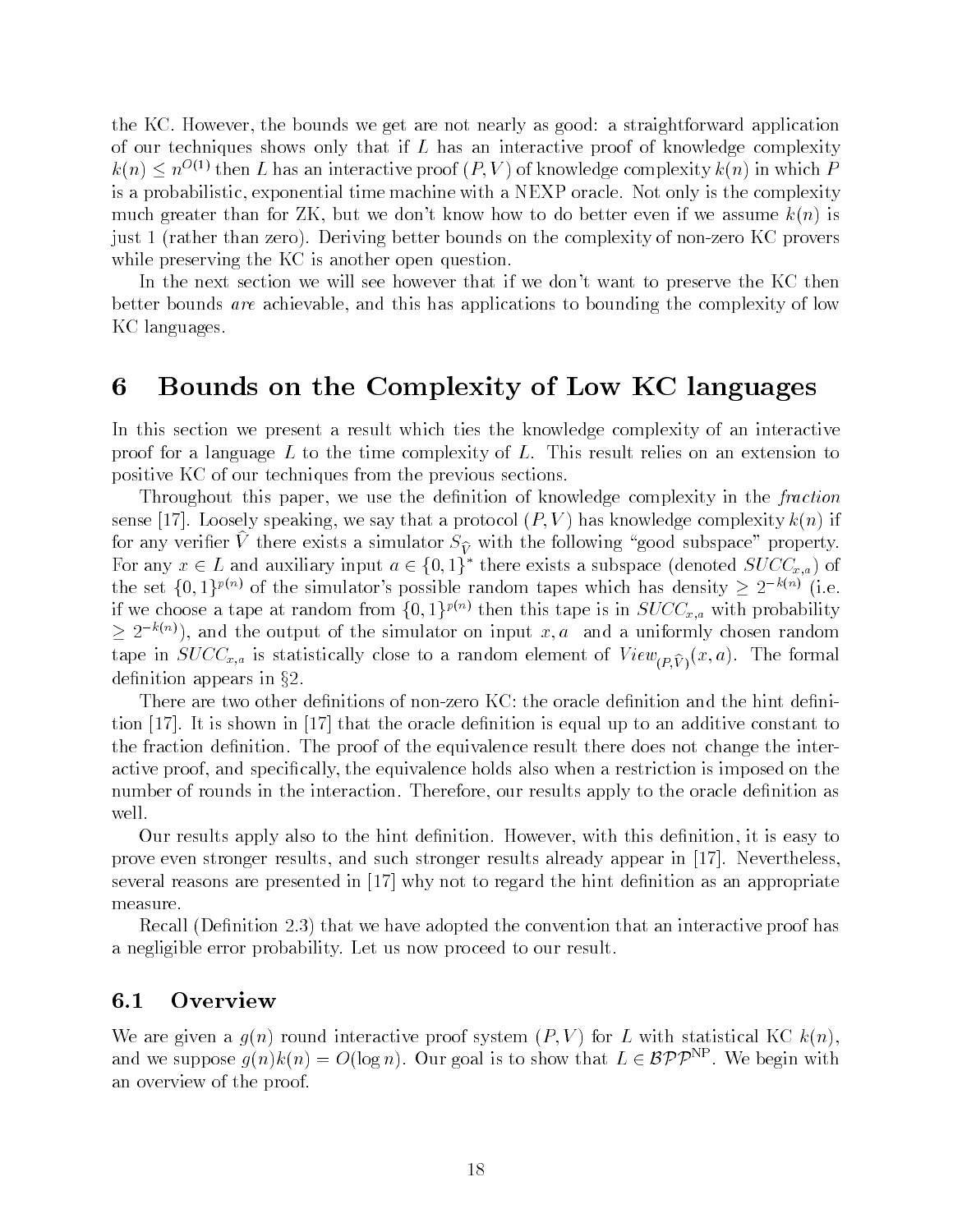We prove more than required We show that under the given conditions- there exists an interactive proof for  $L$  in which the prover is a PPT machine with an access to an NP oracle. As the prover has the power to run the verifier as well, this implies that  $L \in \mathrm{BPP^{\ast +}}$  .

Let S be a statistical KC k n P simulator for the honest verier V cf Denition and  $P_S$  the simulation based prover for S (cf. Definition 4.2). We let  $P^*$  be the prover derived from  $P_S$  by setting the auxiliary input to the empty string:  $P^*(x, \alpha_1\beta_1 \dots \alpha_t) =$  $P_S(x, \lambda, \alpha_1\beta_1 \ldots \alpha_t)$  (intuitively, think of  $P^*$  as being  $P_S$ ; the difference is only a technicality). We show that  $(P^*, V)$  has the following "separability" property: (1) if  $x \in L$  then V, interacting with  $P^*$ , accepts with a probability that is greater than  $n^{-O(1)}$ , whereas, (2) if  $\blacksquare$  . Then  $\blacksquare$  interacting with a negligible probability This is interacting that is in the set of  $\blacksquare$  $\mathcal{L}$  below the lemma of the lemma of the lemma of the lemma of the lemma of the lemma of the lemma of the lemma of the lemma of the lemma of the lemma of the lemma of the lemma of the lemma of the lemma of the lemma o

....., we use theorem is the theorem in the theorem is the show that the state that the state that compute a distribution close enough to  $P^*$  such that the separability property is maintained. This gives a PPT oracle prover P such that  $\mathbf{P}$  is the separable property property. Finally- we observe that standard amplication techniques can be used to reduce the error  $\mathbf 1$  into an interactive probability probability proof system  $\mathbf 1$  interactive proof system  $\mathbf 1$ without increasing the power of the prover.

**Remark 0.1** We note that although the denimition of knowledge complexity (Denimition 2.0) a KC konstanteer a KC konstanteer aan de begin de weerste verier- we use only the KC konstanteer and the KC ko simulator for the honest verifier V. Therefore the validity of the theorem  $($ Theorem  $6.4)$ requires only that the interactive proof has knowledge complexity kyes, where they are the honest verifier.

**Itermark**  $\sigma$ **.2** For proving the result of this section we do not need to use the universal verifier nor to exploit the auxiliary string of the verier and simulator Therefore- throughout this section we shall use only the honest verifier with an auxiliary string set to  $\lambda$ .

### 6.2 Our Results

The main lemma is the following

**Lemma vio** Duppose  $\{I, V\}$  to a que round interactive proof for L, una D to a statistical KC k(n) P-simulator for V. Suppose also that  $q(n)k(n) = O(\log n)$ . Define the prover  $P^*$ by

$$
P^*(x, \alpha_1 \beta_1 \ldots \alpha_t) = P_S(x, \lambda, \alpha_1 \beta_1 \ldots \alpha_t)
$$

where  $P_S$  is the simulation based prover for S. Then  $(P^*,V)$  satisfies the following "separability" property:

- There is a constant constant c such that for any  $L$  that for any  $L$  the probability that  $\mathcal{L}$ end of the interaction with  $P^*$  on common input x is  $\geq |x|^{-c}$ .
- $(2)$  for any (cheating) prover  $F$  and common input  $x \notin L$  the probability that  $V$  accepts at the end of the interaction with  $\hat{P}$  is negligible.

Note that we are making no claims about the knowledge complexity of the system  $(P^*, V)$ constructed in the above lemma. This is in contrast to our results in  $\S5$  where we were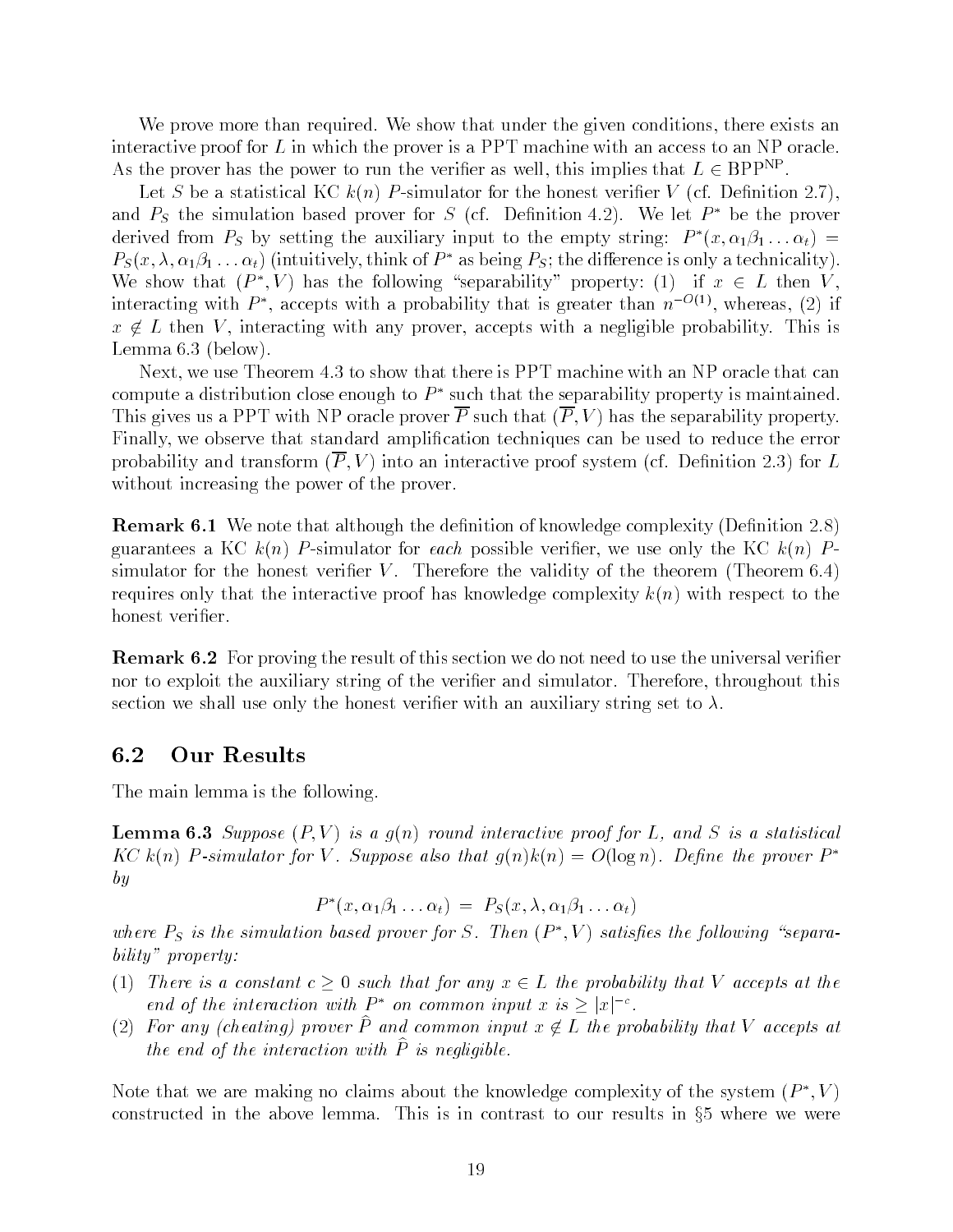trying to preserve the knowledge complexity (in the particular case where this knowledge complexity was complexity and complete the series of the contract of the contract of the contract of the contract of the contract of the contract of the contract of the contract of the contract of the contract of the contr

the issues in the Lemma appears in the complete  $\mathcal{L}$ theorem using Lemma 6.3.

**THEOLEM OFT** Duppose L has a ging round interactive proof with statistical knowledge complexity  $\kappa(n)$ , and suppose also that  $q(n)\kappa(n) = O(\log n)$ . Then L is in BPP.

**Province is a good to the computation to the statistical contractive province is a good interaction interactive** edge complexity  $\kappa(n)$ . It suffices to show that there is a PPT machine  $P_{\text{eff}}$  such that  $(P_{\text{eff}}^-, V)$ is an interactive proof system for  $L$ .

Let  $S$  be a statistical KC  $\alpha$  in the corresponding simulation of  $S$  is a statistical simulation of  $S$ based prover, and let  $P^*$  be as in Lemma 6.3. Then  $(P^*,V)$  has the separability property. We let  $\overline{P}$  denote the PPT with NP oracle prover which is given by using T rather than  $P_S$ in the definition of  $P^*$ , where T is the machine that is guaranteed in Theorem 4.3, setting  $\delta = 2^{-n}$  in that theorem so that the output of T is  $2^{-n}$ -close to the output of  $P_S$ .

Let  $x \in L$ . Observe that  $View_{(P^*,V)}(x,\lambda)$  and  $View_{(\overline{P},V)}(x,\lambda)$  are  $g2^{-n}$ -close, and thus, on common input x, the difference between the probability that  $P^*$  convinces V to accept and the probability that P convinces V to accept is at most  $q2^{-n}$ . Since  $q2^{-n}$  is negligible, this means that the separability property still holds:

- There is a constant c such that for any x L the probability that V accepts at the end of the interaction with  $\overline{P}$  on common input x is  $> |x|^{-c}$
- (2) For any (cheating) prover F and common input  $x \notin L$  the probability that V accepts at the end of the interaction with  $\hat{P}$  is negligible.

Next- standard amplication techniques can be used to turn PV into an interactive proof ... we not for the complexity of the proverse proverse finally-complexity of the prover  $\mathbb{R}^n$  . The prover  $\mathbb{R}^n$ with an NP oracle can play the role of both parties  $\overline{P}$  and V and decide whether  $x \in L$ .

#### 6.3 Proof of Lemma

Let us restate Lemma  $6.3$  and prove it.

**Lemma vio** Duppose  $\{I, V\}$  to a  $q(\{u\})$  round interactive proof for L, und D to a statistical KC k(n) P-simulator for V. Suppose also that  $q(n)k(n) = O(\log n)$ . Define the prover  $P^*$ by

$$
P^*(x, \alpha_1 \beta_1 \ldots \alpha_t) = P_S(x, \lambda, \alpha_1 \beta_1 \ldots \alpha_t)
$$

where  $P_S$  is the simulation based prover for S. Then  $(P^*,V)$  satisfies the following "separability" property:

- There is a constant constant constant constant constant  $\mu$  and  $\mu$  accepts at the probability that V accepts at the probability that  $\mu$ end of the interaction with  $P^*$  on common input x is  $\geq |x|^{-c}$
- $(2)$  for any (cheating) prover  $F$  and common input  $x \notin L$  the probability that  $V$  accepts at the end of the interaction with  $\hat{P}$  is negligible

Proof We begin with some intuition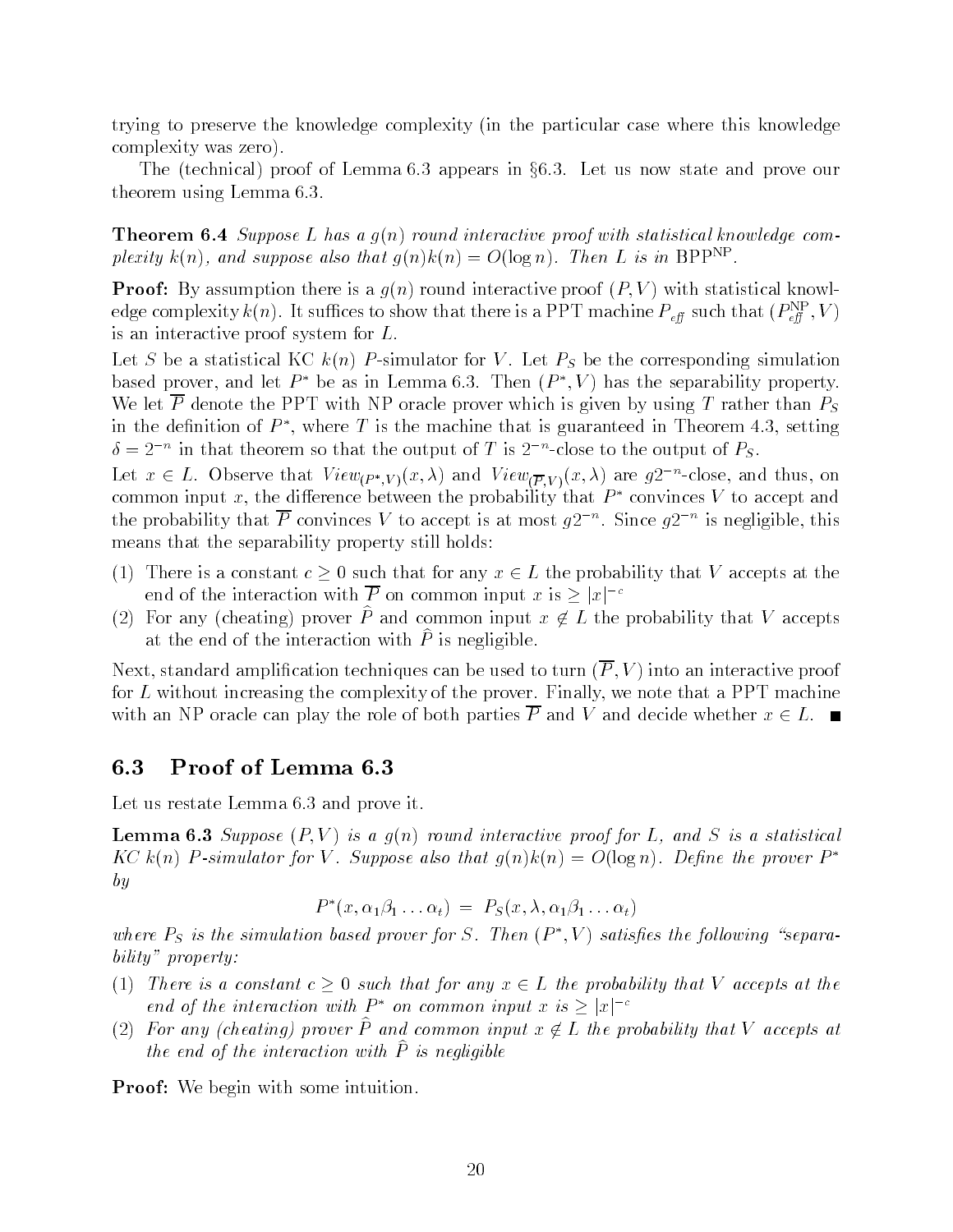$\blacksquare$  follows from the soundness condition of the interaction of the interaction of the interaction of the interaction of the interaction of the interaction of the interaction of the interaction of the interaction of the cern is condition  $\{ \bullet \}$  . An in the random tape of the simulation that when the random tape of the simulator s is uniformly picked in SUCCX-WAA and SUCCX-Care in SUCCIDE to the output of SUCCIDE is statistically close to the distribution of the conversations between  $P$  and  $V$ . We show that in each round of the interaction our new prover  $P^*$  (using  $P_S$ ) picks its answer using a random tape in  $SUCC_{x,\lambda}$ with probability  $\geq 2^{-\kappa}$ . Therefore with probability at least  $2^{-\kappa g} = n^{-\nu(1)}$ ,  $P_S$  picks all its answers using random tapes from SUCCX International contraction of the thus gains and  $\alpha$ is  $2^{-kg} = n^{-O(1)}$  times the advantage of the original prover P. However this is a simplifica- $\alpha$  is the fact that the fact that in all but the fact that in all but the rest  $\alpha$  is not sampling  $\alpha$ uniformly from the space of all coin tosses Rather- he is sampling conditional to the prex of the conversation so far being some particular value and in this conditional space it is not always the case that  $SUCC_x$  has density at least  $2^{-n}$ . The formal argument follows.

For simplicitly- we rst present the proof under the assumption that S is a perfect rather than just statistically for  $\mathcal{N}$  the extension to the more general case  $\mathcal{N}$ follows thereafter

Let p be the number of coin tosses of S. We call a string c a t-th round prover prefix if c is the form of the strings in the strings in the proof-collection throughout throughout the strings in the str make a real use of the auxiliary input and it is always set to the empty string. In the sequel, we omit the auxiliary from the notations and it should be clear that the empty string is always used. We define  $R_c$  to be the set of random tapes of the simulator that are consistent with a t-th round prover prefix  $c$ . Namely,

$$
R_c \stackrel{\text{def}}{=} \{ r \in \{0, 1\}^{p(n)} : S_t(x, r) = c \}
$$

 $\Lambda = \tau$  and the term of the conversation  $\Gamma$  recall the conversation  $\Gamma$  recall the conversation  $\Gamma$ Dennition 4.1.) So, for example:  $R_{\lambda} = \{0,1\}^{P(\nu)}$ . Similarly, we denne  $G_c$  to be the subset of  $R_c$  that contains only random strings from the good subspace  $SUCC_x$ :

$$
G_c \stackrel{\rm def}{=} R_c \cap SUCC_x
$$

Thus,  $G_{\lambda} = SUCC_x$  and if  $SUCC_x$  has density  $2^{-\kappa(n)}$  then  $G_{\lambda}/R_{\lambda} = 2^{-\kappa(n)}$ . Also, the summation over all possible *t*-prefices yields  $\sum_c G_c = G_\lambda$  and  $\sum_c R_c = R_\lambda$ .

We now analyze the interaction between  $P^*$  and V on input  $x \in L$ . Let c be the t-th round prover pressure that interaction recall that in the this in the t  $\alpha$  called  $\alpha$   $\alpha$   $\beta$   $\gamma$  picks  $\alpha$  at random  $\alpha$ from  $R_c$ , computes  $S(x,r)$ , and outputs  $\beta'_{t+1}$ , where  $S(x,r) = (R, \alpha_1 \beta_1 \dots \alpha_{t+1} \beta'_{t+1} \dots \alpha'_{g} \beta'_{g})$  $\alpha$  , and denote by respectively respectively representation by  $\alpha$  in the term by PS in the term of the term round For the event that until round that until round that until round that until round that until round that u tapes from SUCCCX were used Namely-SUCCX for all  $\mathcal{Y}$  all junctions  $\mathcal{Y}$  and  $\mathcal{Y}$  are to be all junctions of the substitution of the substitution of the substitution of the substitution of the substitution of some event with probability 1.

We will show that for each round  $t = 0, \ldots, g-1$  it is the case that

$$
\Pr[\text{GOOD}_{t+1}|\text{GOOD}_{t}] \ge 2^{-k} . \tag{3}
$$

It follows that  $Pr[\text{GOOD}_s] \geq 2^{-\kappa g} \geq n^{-a}$ , where d is a constant such that  $q(n)k(n) \leq d \lg n$ . We still have to argue that given  $\text{GOOD}_{\sigma}$  the interaction  $(P^*,V)$  ends with V accepting with the since Since S is-sumption-since Since S is-sumption-since  $\mathbf{A}$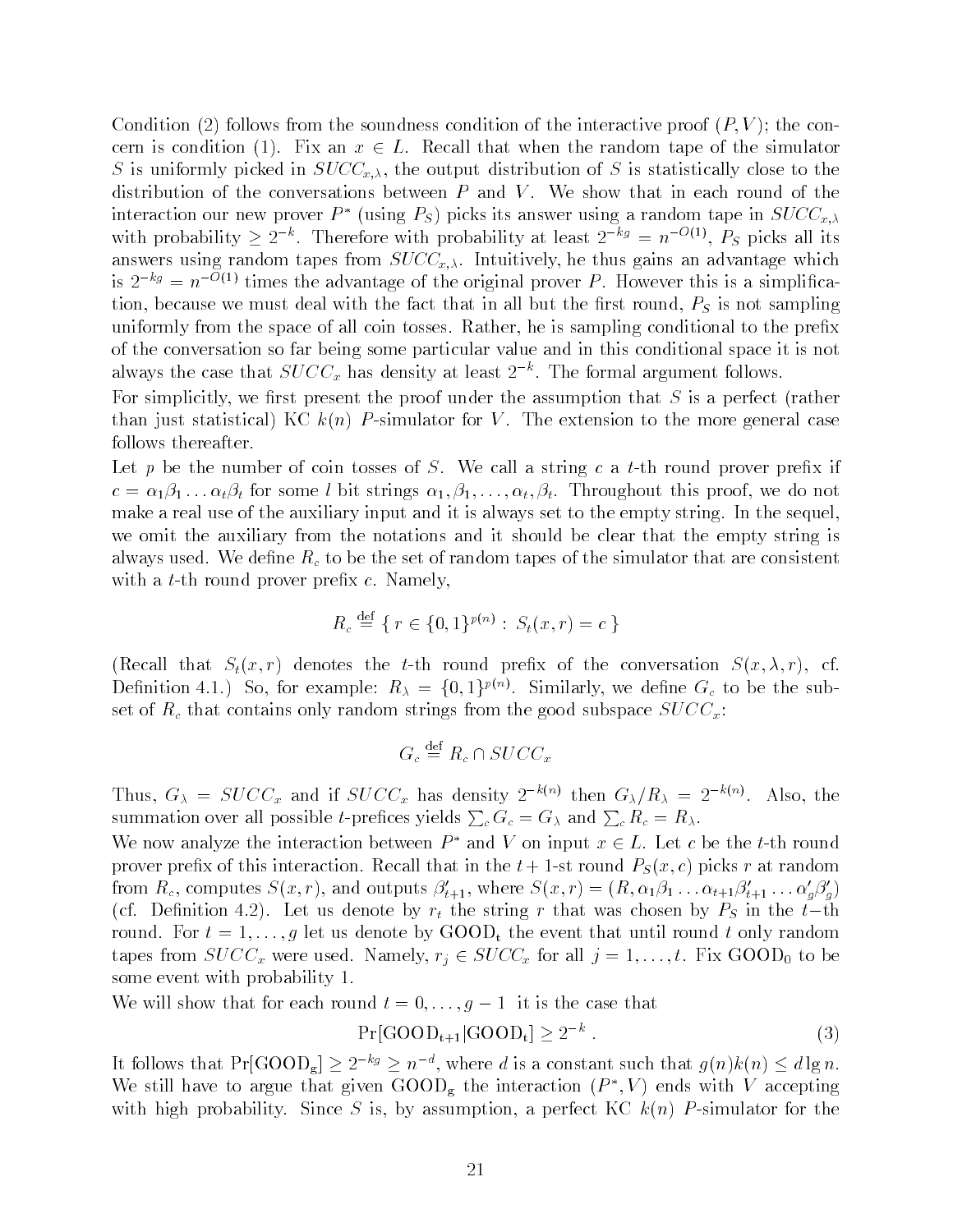interaction is a vertex that it outputs the distribution  $\mathbf{u}_i$  is random viewPV  $\mathbf{v}_i$ tape r is chosen uniformly from SUCCX  $\cup$  Denition  $\cup$  and  $\cup$   $\cup$  are the other hand-denition  $\cup$ random tape with experimental probability-the event of the probability-the event of the probability-official p implies that results that results that results the  $\alpha$  such all rounds therefore, therefore, therefore, therefore, the such all rounds the such all rounds to  $\alpha$ subspace of ViewP W V  $\mu$  W V  $\mu$  of  $\alpha$  and  $\alpha$  and  $\alpha$  is the event GOOD g equals ViewPV  $\mu$  . So the probability that V accepts in the interaction with  $P^*$  is at least  $Pr[\text{GOOD}_s]$  times the probability that V accepts in the interaction with P Thus- the completeness of P V implies that the probability that V accepts in the interaction with  $P^*$  is  $\geq n^{-O(1)}$ , as desired. . It remains to justify Equation (i), Equation-if if we show the space of random tapes of random tapes of the simulator once, we hit  $SUC_{x}$  with probability at least  $2^{-\kappa}$ . However, when we are sampling (was same), a subset of the possible random tapes of the simulator (the subset of that is consistent with the converse so far  $\mu$  is not necessarily true that we hit  $\omega$  or  $\omega_{\mu}$ with probability  $\geq 2^{-\kappa}$ . Still, Equation (3) can be derived by analyzing the prefix of the conversation  $\mathcal{N}$  and thus thus the subset of the simulators possible coin tosses  $\mathcal{N}$ variable

Fix a round t and assume  $\text{GOOD}_t$ . We will now give a lower bound on the probability of  $\text{GOOD}_{t+1}$ . All probabilities in this proof are taken over the probability space defined by the interaction between the original verifier V with the simulation based prover  $P^*$ . The summation in the following equation is over all possible  $t$ -th round verifier prefices.  $c \in \{0,1\}^{i\cdot 2i}$ , and over all possible verifier message in round  $t+1, \alpha \in \{0,1\}^i$ .

$$
q \stackrel{\text{def}}{=} \Pr[\text{GOOD}_{t+1}|\text{GOOD}_{t}]
$$
  
\n
$$
= \sum_{\substack{c \in \alpha \\ c \in \alpha}} \Pr[c \circ \alpha \wedge \text{GOOD}_{t+1}|\text{GOOD}_{t}]
$$
  
\n
$$
= \sum_{\substack{c \in \alpha \\ c \in \alpha}} \Pr[\text{GOOD}_{t+1}|c \circ \alpha \wedge \text{GOOD}_{t}] \cdot \Pr[c \circ \alpha|\text{GOOD}_{t}]
$$
  
\n
$$
= \sum_{\substack{c \in \alpha \\ c \in \alpha}} \Pr[\text{GOOD}_{t+1}|c \circ \alpha] \cdot \Pr[c \circ \alpha|\text{GOOD}_{t}] \qquad (4)
$$

The last equality is true since conditioned on the hisrtory c - the event GOODt does not depend on Goodt in Goodt that the event that the event that the event that V chooses his next message to t be given the history c does not depend on the event GOODt Therefore- partitioning the above summation into a summation on the history so far c and a summation on the next verien message - we get a get a get a get a get a get a get a get a get a get a get a get a get a get a get a g

$$
q = \sum_{c} \Pr[c|\text{GOOD}_{t}] \cdot \sum_{\alpha} \Pr[\alpha|c] \cdot \Pr[\text{GOOD}_{t+1}|c \circ \alpha]
$$

Given that the simulators coins are picked uniformly in SUCCx- we know that the distribu tion output by the simulator is exactly equal to the distribution of the interaction  $(P, V)$ .<sup>†</sup> Thus, given  $\text{GOOD}_t$ , we know that the t-prefices of the interaction  $(P^*,V)$  are distributed the same as the interaction  $\mathcal{N} \parallel \mathcal{N} \parallel$  where distributed equality to the interaction of the interaction of the interaction of the interaction of the interaction of the interaction of the interaction of the interac the  $t$ -prefices output by the simulation given that we pick the simulator coins uniformly in we we w<sub>at</sub> the probability the probability that the probability that the present the present interaction that the i tion  $(P^*, V)$  in this case as  $|G_c|/|G_\lambda|$ . Namely, the probability of the prefix c given GOOD<sub>t</sub>

<sup>&</sup>lt;sup>†</sup>Recall that we are now dealing with the more restricted case of *perfect* knowledge complexity.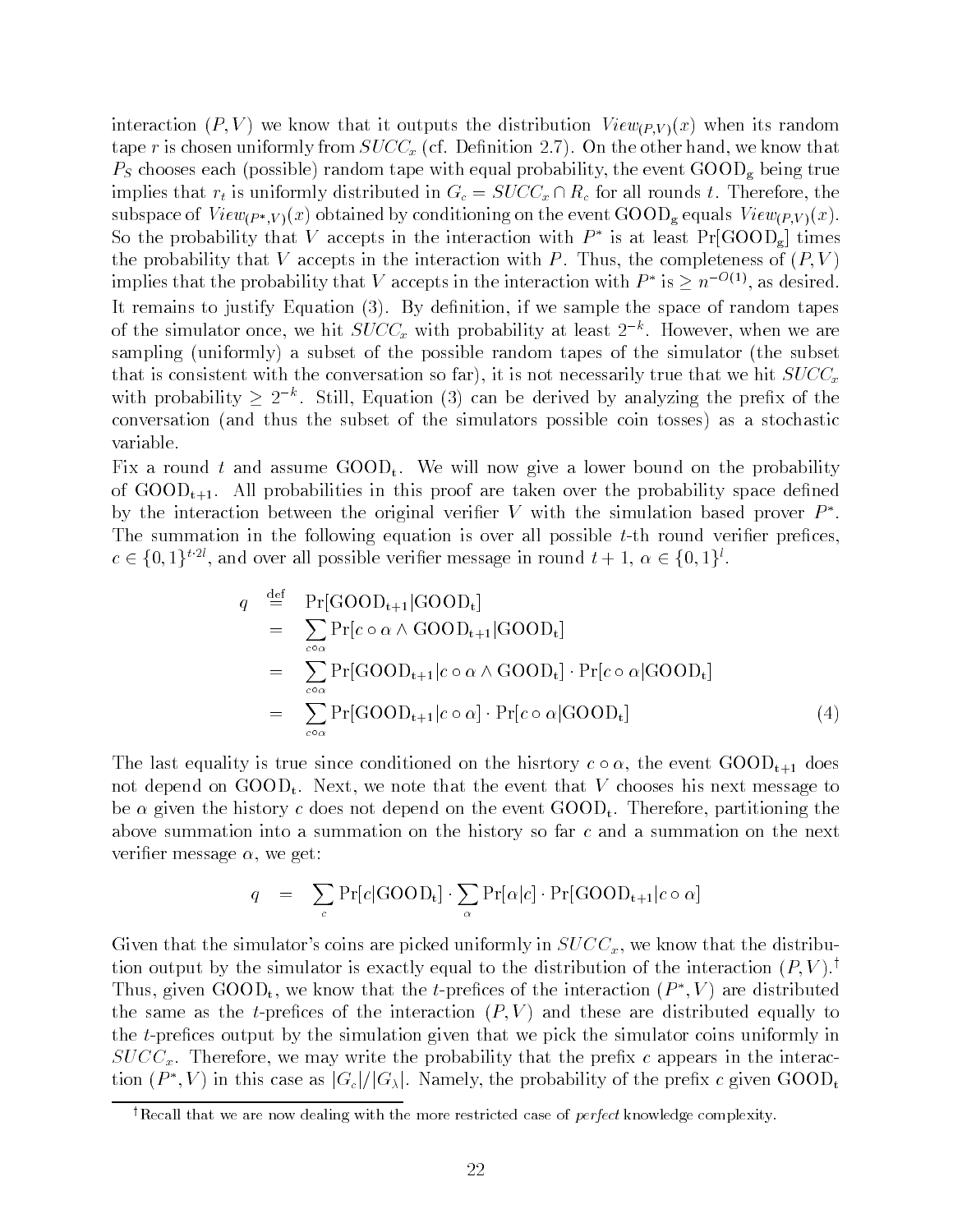is equal to the number of simulator random tapes in  $SUCC<sub>x</sub>$  that agree with this prefix. divided by the number of random tapes in SUCCx Also- we may replace the probability  $\frac{1}{2}$  responds with the string a to the mstory c by  $\frac{1}{2}$   $\frac{1}{2}$   $\frac{1}{2}$   $\frac{1}{2}$   $\frac{1}{2}$   $\frac{1}{2}$   $\frac{1}{2}$   $\frac{1}{2}$ probability of GOOD<sub>t+1</sub> given the history  $c \circ \alpha$  is exactly  $|G_{co\alpha}|/|R_{co\alpha}|$  since  $P^*$  chooses  $r_{t+1}$ randomly in  $\iota_{c_0\alpha}$ . To summarize, we may write.

$$
q = \sum_{c} \frac{|G_c|}{|G_{\lambda}|} \cdot \sum_{\alpha} \frac{|G_{c \circ \alpha}|}{|G_c|} \cdot \frac{|G_{c \circ \alpha}|}{|R_{c \circ \alpha}|} = \frac{1}{|G_{\lambda}|} \cdot \sum_{c \circ \alpha} \frac{|G_{c \circ \alpha}|^2}{|R_{h \circ \alpha}|}
$$
(5)

 $\mathbf{u}$  is the CauchiSchwartz interval interval  $\mathbf{v}$  ,  $\mathbf{v}$  is that for positive  $\mathbf{v}$  is that for  $\mathbf{v}$ 

$$
\left(\sum_{i=1}^n \frac{x_i^2}{y_i}\right) \cdot \left(\sum_{i=1}^n y_i\right) \ \ge \ \left(\sum_{i=1}^n x_i\right)^2
$$

Using this with  $x_i = |U_{\text{COQ}}|$  and  $y_i = |U_{\text{ROQ}}|$ , in Equation  $(U)$ , we get.

$$
q \geq \frac{1}{|G_{\lambda}|} \cdot \frac{\left(\sum_{c \circ \alpha} |G_{c \circ \alpha}|\right)^2}{\sum_{c \circ \alpha} |R_{h \circ \alpha}|}
$$
  
= 
$$
\frac{1}{|G_{\lambda}|} \cdot \frac{|G_{\lambda}|^2}{|R_{\lambda}|}
$$
  
= 
$$
\frac{|G_{\lambda}|}{|R_{\lambda}|} \geq 2^{-k}
$$

Thus, we get that  $Pr[\text{GOOD}_{t+1}|\text{GOOD}_t] \geq 2^{-k}$  as claimed and we are done with the proof of Lemma

#### 6.3.1 The case of statistical knowledge complexity

The case of statistical knowledge complexity is a little more involved. Again we are going to show two things First- that GOODg has a large enough probability Claim bellow - and second that given our proof that probability with the model of the claim of the claim of the probability of the extends the proof for the case of perfect knowledge complexity and in fact- we only show that the difference between the perfect case and the statistical case is small enough.

Recall that in the statistical case it is only guaranteed that the view of  $V$  in the interaction  $\mathbf{v} = \mathbf{v}$  is statistically contained to the simulator when its random tape  $\mathbf{v}$ is picked uniformly in the good subspace  $SUCC<sub>x</sub>$ .

We are going to define a new prover  $P_G^*$  and a new verifer  $V_G^*$  who will help us analyse the protocol  $(P^*,V)$  which interests us. The prover  $P_G^*$  and the verifier  $V_G^*$  are fictious entities which do not really appear in any of the interactions. Also, the verifier  $V_G^*$  will not necessarily be implementable as a probabilistic polynomial time machine. We define  $P_G^*$  to be the simulation based prover that uses only random tapes from  $SUCC_x$ . Recall that the simulation a more prover on a given history so far c) picket uniformly a random tape replies to  $\in$  well and outputs the next message of the prover in the intraction  $S(x, \lambda, r)$ . The prover  $P_G^*$  will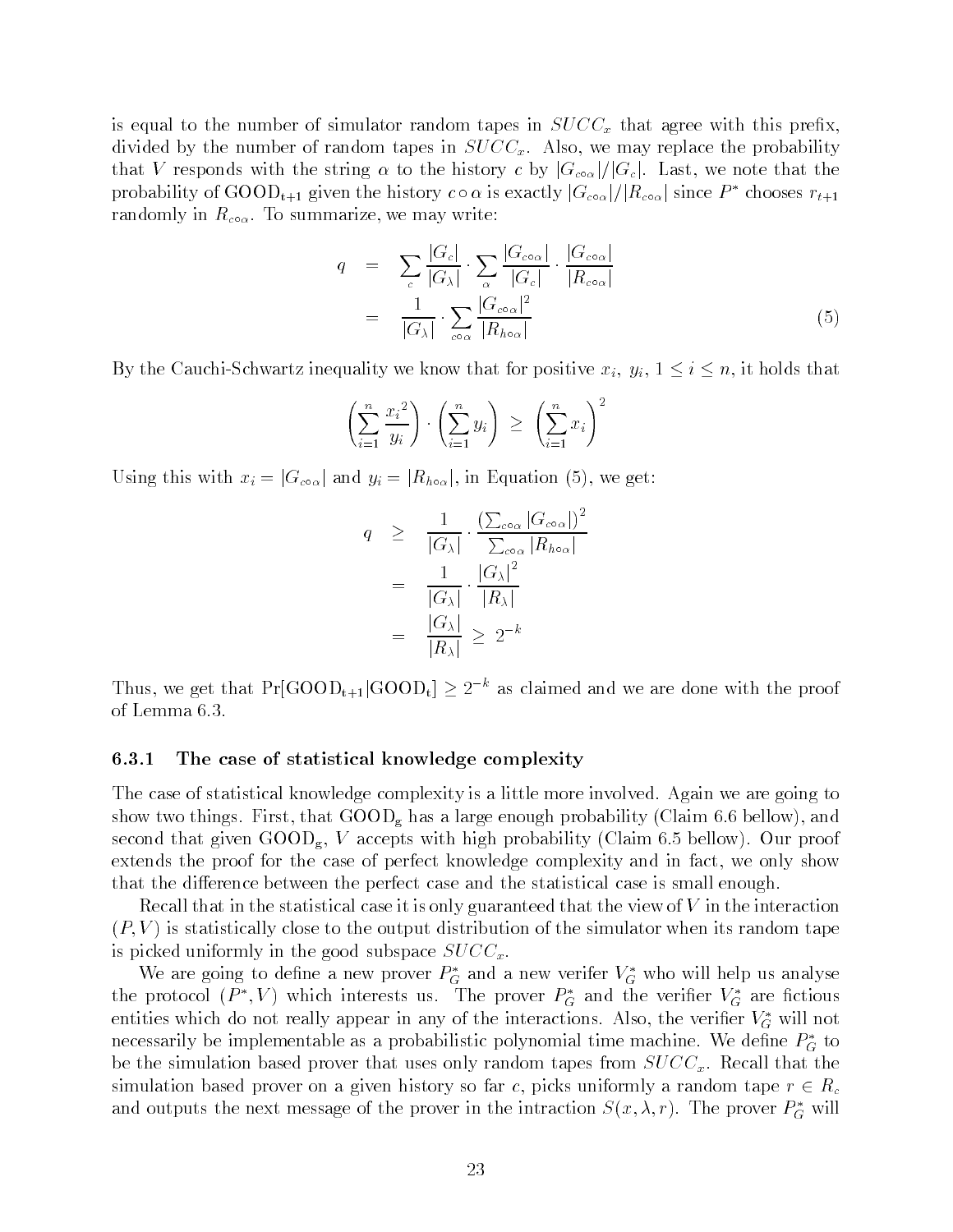pick uniformly results were considered the considering perfect simulation-of-considering perfect simulation-ofget that the prover  $P_G^*$  acts exactly like the original prover  $P.$  However, since the simulation is not perfect, we only get some closeness between  $P_G^*$  and  $P$  which we have to analyse. The verifier  $V_G^*$  is defined analogously. Namely, in response to a history so far  $c,$  it picks uniformly in Group and answers according to the next verificial step in the conversation  $\mathcal{S}^{\mathcal{X}}$  results to the conversation S  $\mathcal{S}^{\mathcal{X}}$  results to the conversation S  $\mathcal{S}^{\mathcal{X}}$  results to the conversation S  $\mathcal$ again that  $V_G^*$  does not act exactly like V only because the simulation is not perfect.

Consider now the interaction between  $(P_G^*,V_G^*)$ . This is exactly equal to the output distribution of the simulator given  $SUCC_x$ . Two facts follow from this observation. First, we get that the simulator S is a *perfect* KC  $k(n)$  P-simulator for the interaction  $(P_G^*, V_G^*)$ . Second, by the property of the good subspace  $SUCC_x$  we get that, the interaction  $(P_G^*,V_G^*)$ is statistically constructed to the original interaction  $\mathcal{N}$  and the proven by induction that the proven by induction that the proven by induction that the proven by induction that the proven by induction that the pr interaction between  $P_G^*$  to  $V$  is statistically close both to the interaction  $(P, V)$  and to the interaction  $(P_G^*,V_G^*)$ . In general, if an interaction  $(A, B)$  that has g rounds is  $\delta$ -close to an inteaction  $(A', B')$  then it also hold that the interaction  $(A', B)$  is g  $\delta$ -close to both. (This can be formally proven by a simple induction by a simple induction by a simple induction  $\mathbf{r}$ 

From the fact that  $(P_G^*, V_G^*)$  is statistically close to  $(P, V)$  we get that  $(P_G^*, V_G^*)$  accepts x with probability almost 1. Since the simulator  $S$  is a perfect simulator for the interaction  $(P_G^*,V_G^*)$ , we can use our proof for the perfect case and get that  $P^*$  convinces  $V_G^*$  with probability at least  $n^{-c}$  for some constant  $c > 0$ . However, we are interested in the probability that  $P^*$  convinces V on x.

Let us rst show that given GOODg- V accepts x with high probability

**Claim 6.0** Given GOOD<sub>g</sub>, the probability that V accepts on input  $x \in L$  while talking to  $P^*$ , is  $\geq 1 - \epsilon$  for some negligible fraction  $\epsilon$ .

**Proof:** Conditioned on the event GOOD<sub>g</sub>, we get that  $P^*$  is behaving exactly like  $P^*_G$ . Now,

since  $(P_G^*,V)$  is statistically close to  $(P,V)$  and our claim follows.  $\blacksquare$ 

Next, we show that the probability of the event  $\text{GOOD}_g$  in the interaction  $(P^*, V)$  is bigger than some polynomial fraction Here- we are going to show that the dierence between the perfect case and the statistical case is small in this respect

**Claim 6.6** Let  $x \in L$  and consider the probability space of the interaction  $(P^*, V)$  on the  $input x$ . Then,

$$
Pr[\text{GOOD}_g] \ge n^{-O(1)}
$$

Proof We prove that for every t- t g -

$$
Pr[GOOD_{t+1}|GOOD_t] \ge 2^{-k} - \epsilon_1 \tag{6}
$$

for some negligible fraction  $\epsilon_1$ . Thus we get that

$$
Pr[GOOD_g] = \prod_{t=0}^{g-1} Pr[GOOD_{t+1}|GOOD_t] \ge 2^{-kg} - \epsilon
$$

for some negligible fraction - and we are done

So let us show that Equation holds From now and on we are going to consider now two probability spaces: the probability space induced by the interaction  $(P^*, V)$  and the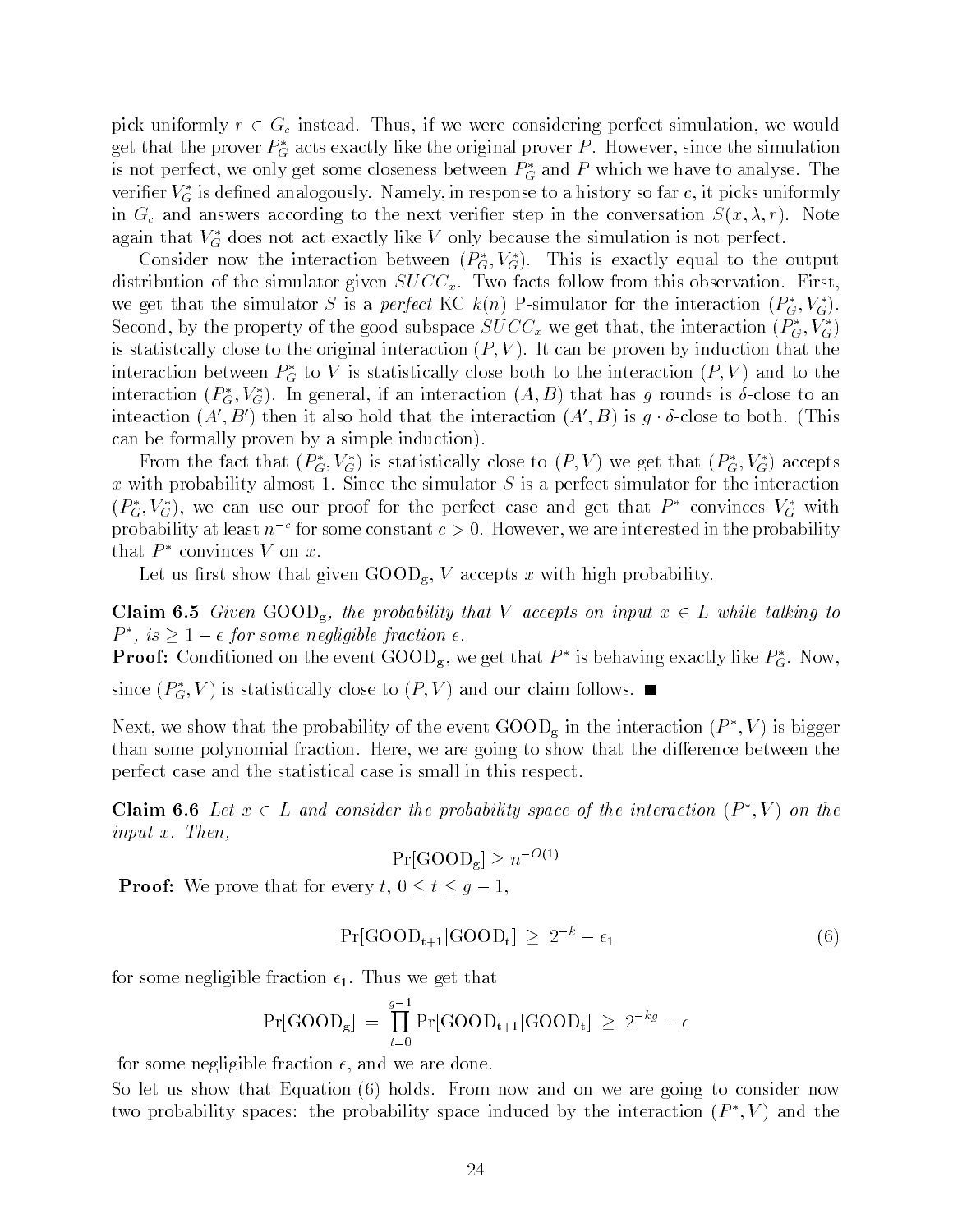probability space induced by the interaction  $(P^*,V^*_G)$ . Therefore, we shall explicitly write for each probability which space is considered

Since S is a perfect simulator for the interaction  $(P^*,V_G^*)$ , our proof for the perfect case implies

$$
\Pr_{(P^*,V_G^*)}[\text{GOOD}_{t+1}|\text{GOOD}_t] \ge 2^{-k}.\tag{7}
$$

We are going to show that when V participates in the interaction instead of  $V_G^*$ , this property  $\alpha$  and the change significantly show that  $\alpha$  is shown that  $\alpha$  is a significant  $\alpha$ 

$$
\epsilon_1 \stackrel{\text{def}}{=} \Pr_{(P^*,V^*_{\mathcal{G}})}[\text{GOOD}_{t+1}|\text{GOOD}_{t}] - \Pr_{(P^*,V)}[\text{GOOD}_{t+1}|\text{GOOD}_{t}] \tag{8}
$$

is a negligible fraction  $\mathcal{L}$  is enough since Equation is enough since Equation  $\mathcal{L}$  $\equiv$  . The contract of  $\equiv$  ,  $\equiv$  ,  $\equiv$ 

Again, we sum over all t-round prefices  $c \in \{0,1\}^{i \cdot 2i}$  and over all possible verifier responses  $\alpha \in \{0,1\}$ :

$$
\epsilon_1 = \sum_{c \circ \alpha} \Pr_{(P^*, V^*_{G})}[\text{GOOD}_{t+1}|c \circ \alpha] \cdot \Pr_{(P^*, V^*_{G})}[c \circ \alpha] \text{GOOD}_{t}]
$$

$$
- \Pr_{(P^*, V)}[\text{GOOD}_{t+1}|c \circ \alpha] \Pr_{(P^*, V)}[c \circ \alpha] \text{GOOD}_{t}]
$$

Since the probability of the event GOODt conditioned on the prex <sup>c</sup> depends only on the behavior of the prover  $P^*$  which is identical in both distributions, we may write:

$$
\epsilon_{1} = \sum_{\substack{\cos \alpha \ (P^{*}, V_{G}^{*})}} \Pr[\text{GOOD}_{t+1}|c \circ \alpha] \cdot \left(\Pr_{(P^{*}, V_{G}^{*})}[c \circ \alpha | \text{GOOD}_{t}] - \Pr_{(P^{*}, V)}[c \circ \alpha | \text{GOOD}_{t}] \right)
$$
\n
$$
\leq \sum_{\substack{\cos \alpha \ (P^{*}, V_{G}^{*})}} \Pr[\text{co } \alpha | \text{GOOD}_{t}] - \Pr_{(P^{*}, V)}[c \circ \alpha | \text{GOOD}_{t}]
$$
\n
$$
= \sum_{\substack{\cos \alpha \ (P_{G}^{*}, V_{G}^{*})}} \Pr[\text{co } \alpha] - \Pr_{(P_{G}^{*}, V)}[c \circ \alpha] \tag{9}
$$

The last time is discussed since conditioning on GOOD that it all  $\theta$  is equality is equality in all relevant on GOOD to the prover being  $P_G^*$ . Finally, since the interaction  $(P_G^*,V)$  is statistically close to  $(P_G^*,V_G^*)$ , we get that the expression in Equation in Equation in Equation in Equation in Equation  $\mathcal{L} = \{ \mathcal{L} \}$ 

### Conclusions and Open Problems  $\overline{7}$

We showed that if L has a statistical ZK proof then it has a statistical ZK proof with a prover who runs in PPT with an NP oracle. This was previously only known given complexity assumptions. Our first question is whether one can remove assumptions from other similar problems In particular- can one unconditionally establish any of the following

- If L has a statistical ZK proof then it has a statistical ZK proof with perfect completeness (i.e. the verifier accepts with probability 1 when  $x \in L$ ; cf. [14])
- If L has a statistical ZK proof then it has a statistical ZK proof with a blackbox simulator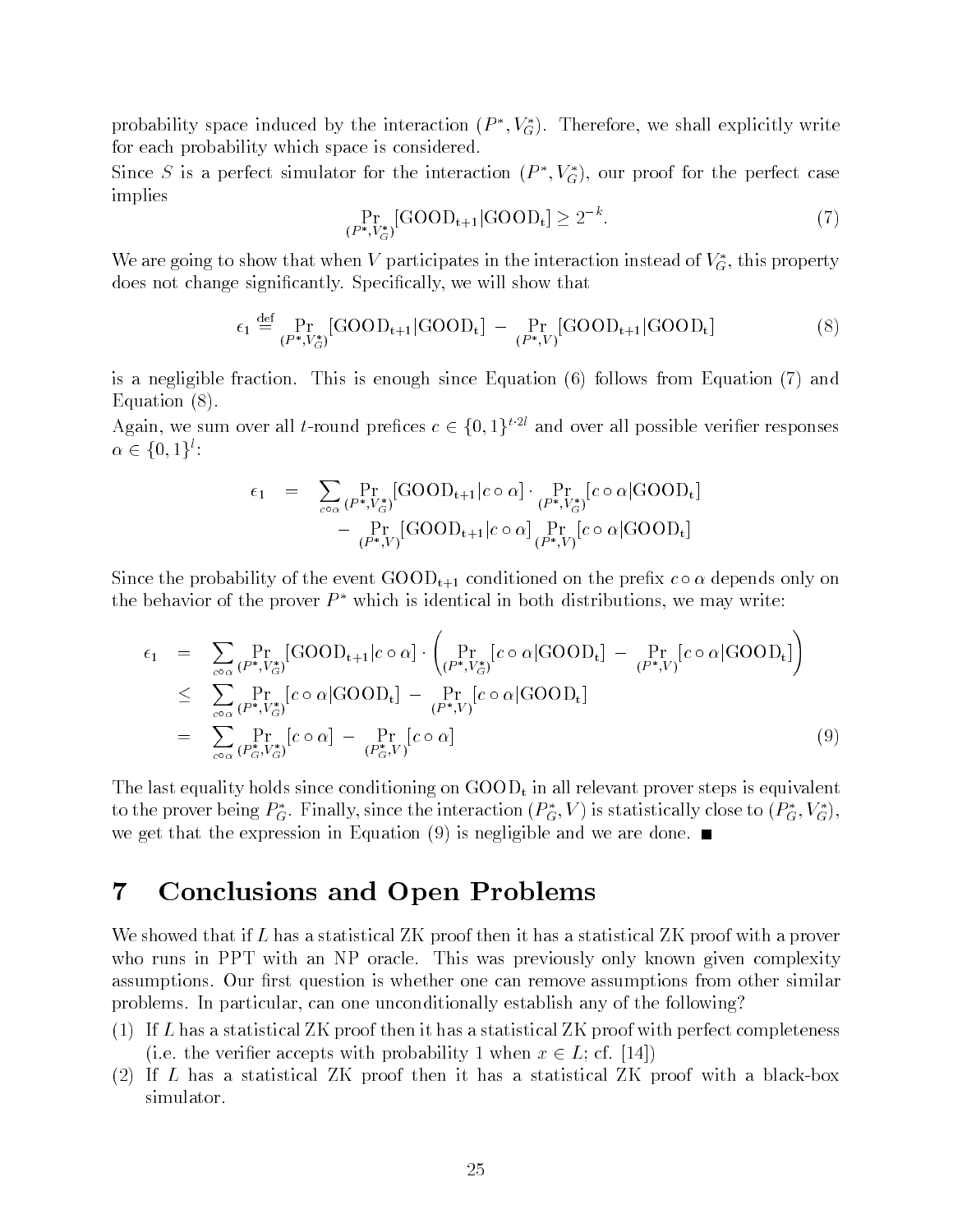If L has an interactive proof which is statistical ZK with respect to the honest verierthen it has a statistical ZK interactive proof

We recall that these results are known given complexity assumptions [5].

Second- on the sub ject of the power of the prover Our bound of PPT with NP oracle does not depend on the complexity of the language. Can one find "tighter" relationships between the complexity of  $L$  and the complexity of a statistical ZK prover for  $L$  prover for  $L$  -for example-for example-for example-for example-for example-for example-for example-for example-for example-for example-for examp can one say about statistical  $ZK$  in the model of  $[4]$  where the prover is PPT with an oracle

## Acknowledgments

We thank Oded Goldreich and Avi Wigderson for helpful remarks and proof simplications

## References

- $\mu$   $\mu$  and  $\mu$  and  $\mu$  and  $\mu$  are  $\mu$  and  $\mu$  and  $\mu$  and  $\mu$  and  $\mu$  and  $\mu$  and  $\mu$  and  $\mu$  and  $\mu$ Proceedings of the 28th Annual IEEE Symposium on the Foundations of Computer Science, IEEE
- [2] L. BABAI. Trading Group Theory for Randomness. Proceedings of the 17th Annual ACM Symposium on the Theory of Computing- ACM
- L Babai- L Fortnow and C Lund NonDeterministic Exponential Time has Two Prover Interactive Protocols. Proceedings of the 31st Annual IEEE Symposium on the Foundations of Computer Science- Income Income
- r a bellare S Goldwasser Languages that and S Goldware- Languages that are Eastern S Goldway and S Goldway a than their Proofs. Proceedings of the 32nd Annual IEEE Symposium on the Foundations of computer of the computer of the start of the set of the set of the set of the set of the set of the set of the
- M Bellare- S Micali and R Ostrovsky The True Complexity of Statistical Zero Knowledge. Proceedings of the 22nd Annual ACM Symposium on the Theory of Computing, ACM
- [6] M. BELLARE AND E. PETRANK. Making Zero-Knowledge Provers Efficient. Technical Report, Computer Science Department, Technion, Haifa, Israel.
- ii hastad on o Gold Miccley of Goldreich of Hilchip, of Hilling of Hilling and Protection ROGAWAY. Everything Provable is Provable in Zero-Knowledge. Advances in Cryptology  $-$ Proceedings of CRYPTO - Lecture Notes in Computer Science SpringerVerlag S. Goldwasser, ed.
- , s and a with a wigher-definition and A Minimum and A Wiggerson MultiProver Interactive Interactive Interactiv Proofs: How to Remove Intractability Assumptions. Proceedings of the 20th Annual ACM Symposium on the Theory of Computing- ACM
- [9] M. BLUM AND S. KANNAN. Designing Programs that Check their Work. Proceedings of the st Annual ACM Symposium on the Theory of Computing- ACM
- L Carter and M Wegman Universal Classes of Hash Functions J Computer and System Sciences  $18, 143-154$  (1979).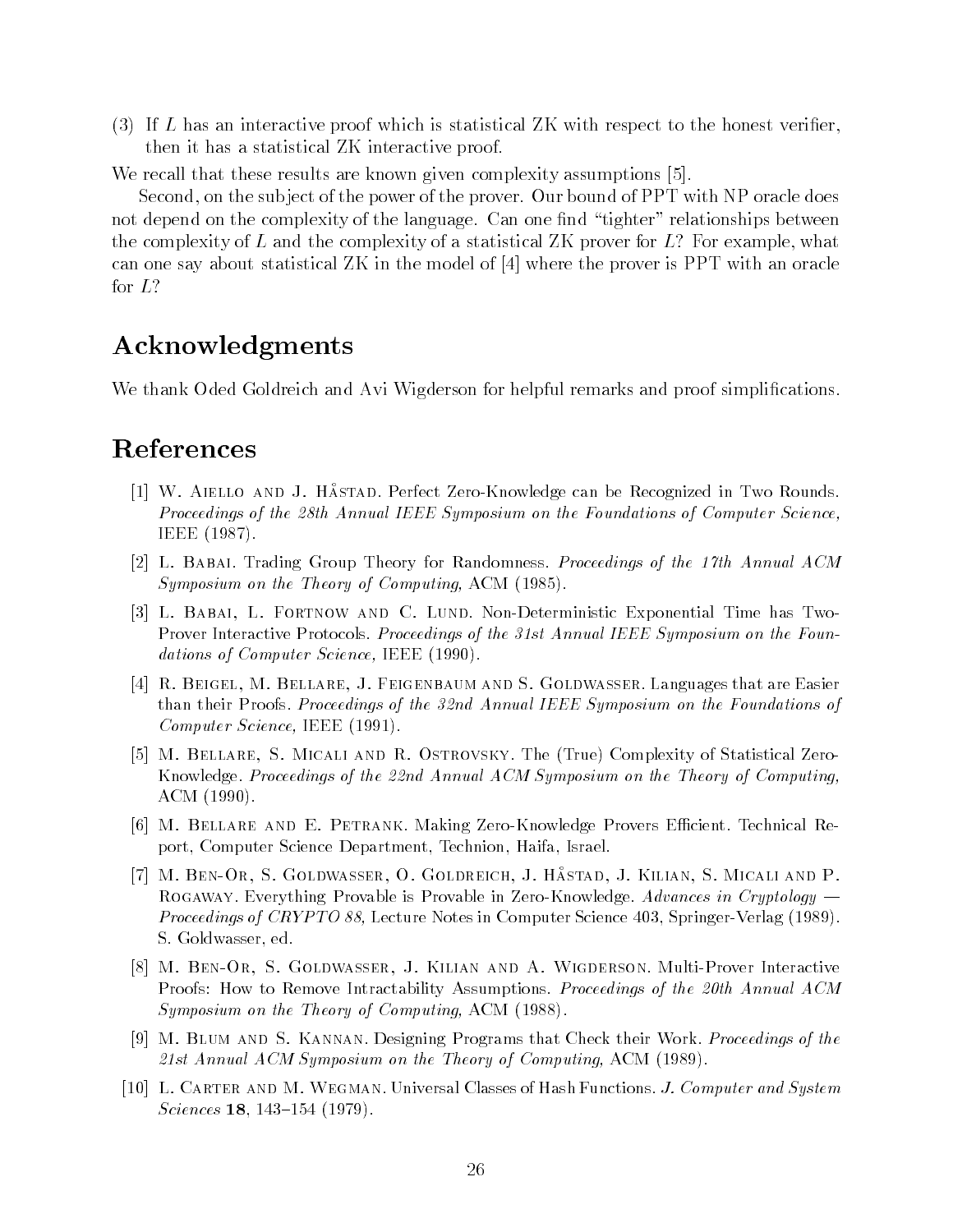- U Feige Interactive Proofs MSc Thesis Weizmann Institute of Science August
- L Fortnow The Complexity of Perfect ZeroKnowledge Advances in Computing Research ed solutions are the solution of the solution of  $\mathcal{S}$  . So that is not solve that is not so that is not so that is no solution of  $\mathcal{S}$
- O Goldreich and H Krawczyk On the Composition of ZeroKnowledge Proof Systems Proceedings of ICALP 90.
- O Goldreich- Y Mansour and M Sipser Interactive Proof Systems Provers that never Fail and Random Selection. Proceedings of the 28th Annual IEEE Symposium on the Foundations of Computer Science- IEEE
- o gold and Y Oren December 2012 and Properties of Andrew Properties of Andrew Properties of Properties of Andr Technical Report is a strong problem of the strong problem in the strong problem in the strong problem in the s
- O Goldreich and E Petrank Quantifying Knowledge Complexity Proceedings of the nd Annual IEEE Symposium on the Foundations of Computer Science- IEEE O Golder and Art Coloration Computational Computational Computational Computational Complexity and Knowledge Comp th ACM Sympatric Computation May 2012, a computation May 2012 and ACM Sympatric May 2012 and ACM 2013 and ACM 2013
- O Goldreich and E Petrank Quantifying Knowledge Complexity Proceedings of the nd Annual IEEE Symposium on the Foundations of Computer Science-America, Science-
- is and C Rackoff The Complexity of Interaction and Complexity of Interactive Complexity of Interactive Complexity Proofs Proceedings of the th Annual ACM Symposium on the Theory of Computing- ACM
- S Goldwasser- S Micali- and C Rackoff The Knowledge Complexity of Interactive Proofs.  $SIAM$  J. Comput. 18 (1), 186-208 (February 1989).
- R Impagliazzo- L Levin and M Luby PseudoRandom Generation from OneWay Functions. Proceedings of the 21st Annual ACM Symposium on the Theory of Computing, ACM
- R Impagliazzo and M Yung Direct MinimumKnowledge computations Advances in Cryptology Proceedings of CRYPTO - Lecture Notes in Computer Science 
Springer Verlag
- M Jerrum- L Valiant and V Vazirani Random Generation of Combinatorial Struc tures from a Uniform Distribution. *Theoretical Computer Science* 43, 169-188 (1986).
- C Lund- L Fortnow- H Karloff and N Nisan Algebraic Methods for Interactive Proof Systems. Proceedings of the 31st Annual IEEE Symposium on the Foundations of computer of the computer of the state of the set of the set of the set of the set of the set of the set of the
- Y Oren On The Cunning Power of Cheating Veri-ers Some Observations About Zero Knowledge Proofs. Proceedings of the 28th Annual IEEE Symposium on the Foundations of Computer Science- IEEE
- [25] R. Ostrovsky. One-Way Functions, Hard on Average Problems, and Statistical Zero-Knowledge Proofs Structures
- R Ostrovsky- R Venkatesan and M Yung On the Complexity of Asymmetric Games manuscripts (manuscripts)
- [27] M. SIPSER. A Complexity Theoretic Approach to Randomness. Proceedings of the 15th Annum acousto yn print an the Theory of Computing-acoust is a computed of  $\mathcal{C}$